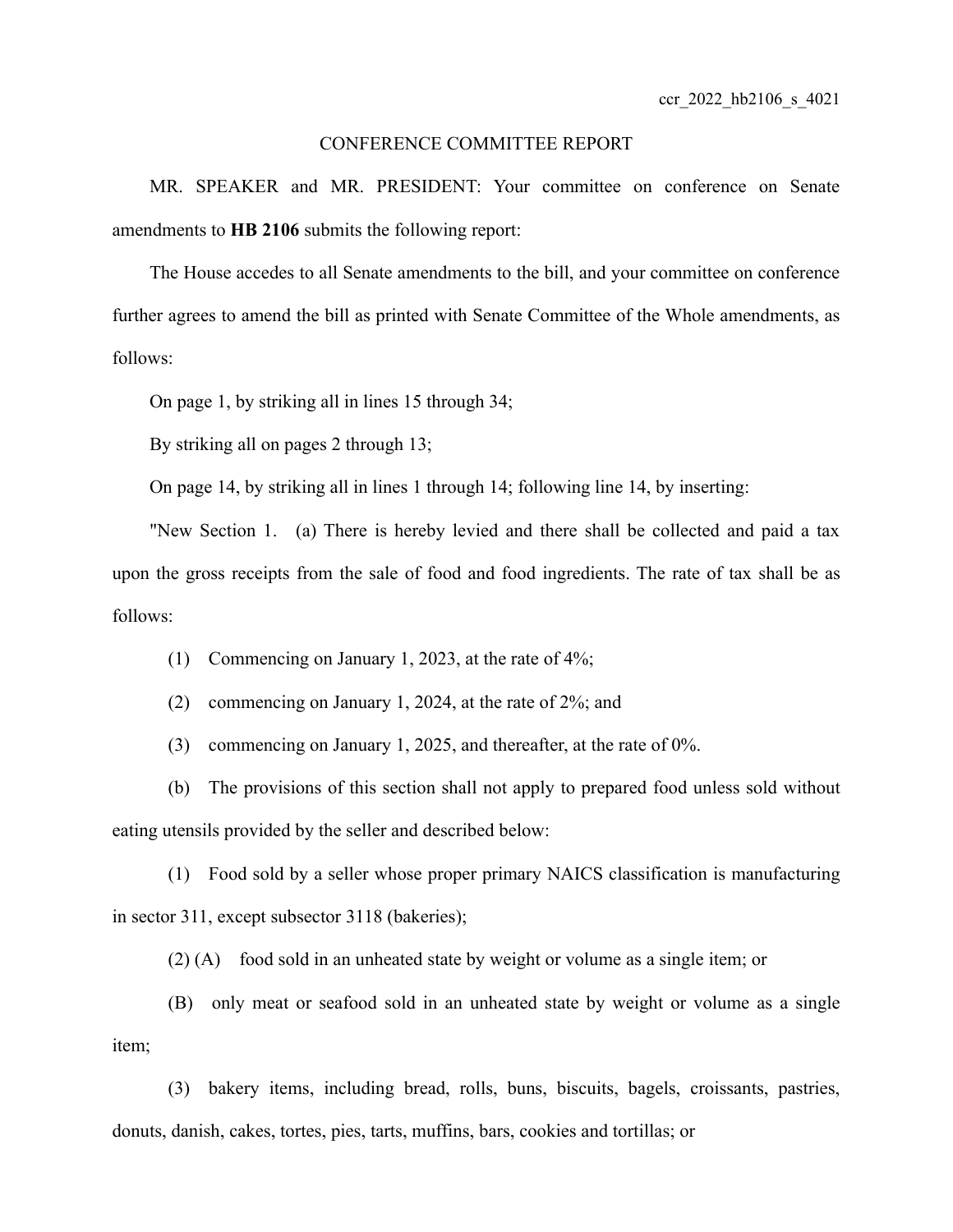(4) food sold that ordinarily requires additional cooking, as opposed to just reheating, by the consumer prior to consumption.

(c) The provisions of this section shall be a part of and supplemental to the Kansas retailers' sales tax act.

Sec. 2. K.S.A. 2021 Supp. 12-189a is hereby amended to read as follows: 12-189a. The following sales shall be subject to the taxes levied and collected by all cities and counties under the provisions of K.S.A. 12-187 et seq., and amendments thereto:

(a) All sales of natural gas, electricity, heat and water delivered through mains, lines or pipes to residential premises for noncommercial use by the occupant of such premises and all sales of natural gas, electricity, heat and water delivered through mains, lines or pipes for agricultural use, except that effective January 1, 2006, the provisions of this subsection shall expire for sales of water pursuant to this subsection;

(b) all sales of propane gas, LP-gas, coal, wood and other fuel sources for the production of heat or lighting for noncommercial use of an occupant of residential premises; and

(c) all sales of intrastate telephone and telegraph services for noncommercial use; and

(d) all sales of food and food ingredients.

Sec. 3. K.S.A. 13-13a39 is hereby amended to read as follows: 13-13a39. The following Sales subject to the countywide and city retailers' sales tax pursuant to K.S.A. 12- 189a, and amendments thereto, shall also be subject to the taxes levied by Washburn University of Topeka under the provisions of K.S.A. 13-13a38, and amendments thereto:

(a) All sales of natural gas, electricity, heat and water delivered through mains, lines or pipes to residential premises for noncommercial use by the occupant of such premises and all sales of natural gas, electricity, heat and water delivered through mains, lines or pipes for agricultural use;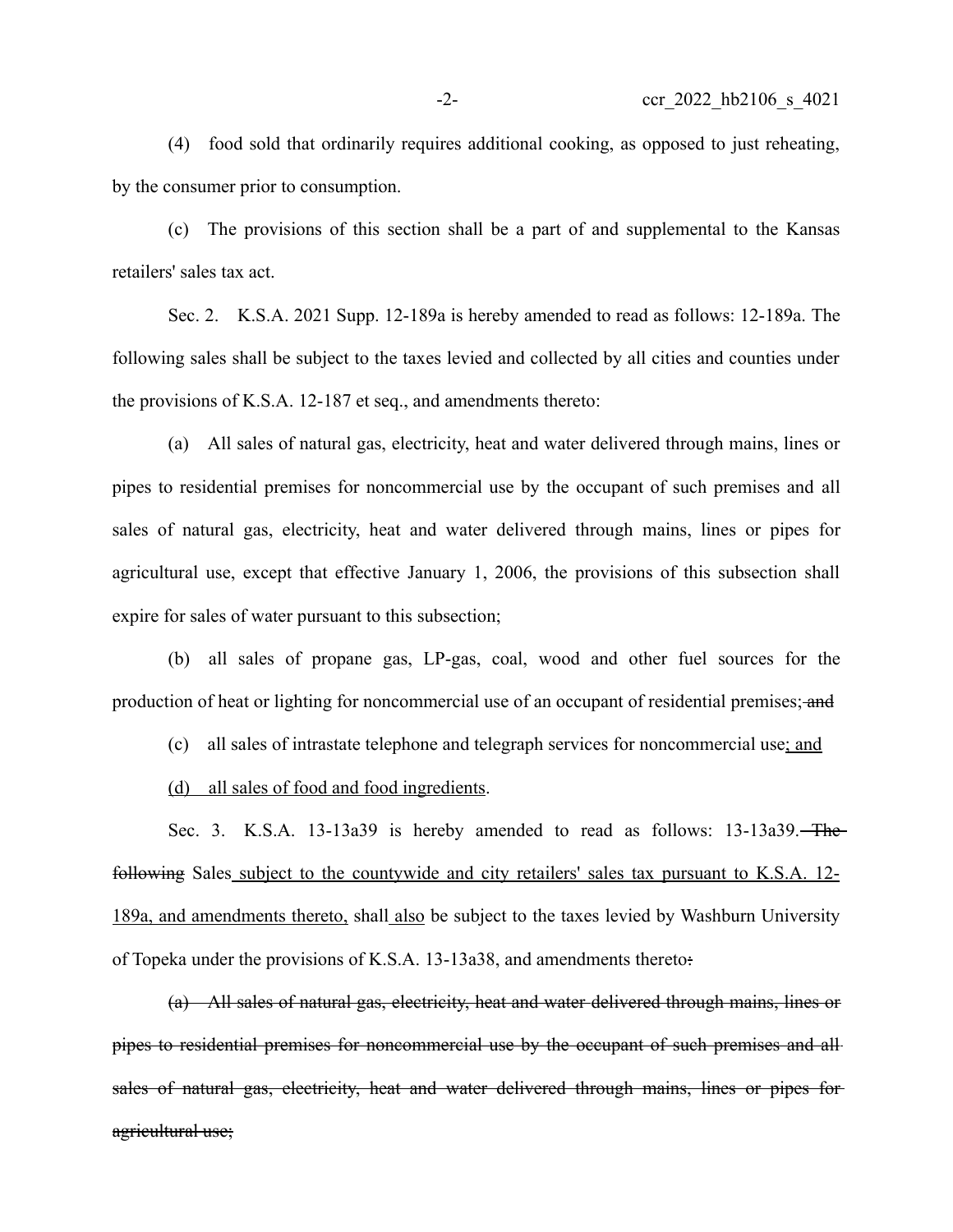(b) all sales of propane gas, LP-gas, coal, wood and other fuel sources for the production of heat or lighting for noncommercial use of an occupant of residential premises; and

(c) all sales of intrastate telephone and telegraph services for noncommercial use.

Sec. 4. K.S.A. 79-32,271 is hereby amended to read as follows: 79-32,271. (a) For any taxable year commencing after December 31, 2014, and ending prior to January 1, 2025, a credit shall be allowed against the tax imposed by the Kansas income tax act on the Kansas taxable income of an individual income taxpayer who purchased food in this state, had federal adjusted gross income for the tax year that did not exceed \$30,615, and meets the qualifications in subsections (b) and (c).

(b) During the entire tax year a taxpayer filing single, head of household, or married filing separate, or the taxpayer and the taxpayer's spouse if married filing jointly, must be domiciled in this state. For purposes of this credit, "domicile" shall not include any correctional facility, or portion thereof, as defined in K.S.A. 75-5202, and amendments thereto, any juvenile correctional facility, or portion thereof, as defined in K.S.A. 38-2302, and amendments thereto, any correctional facility of the federal bureau of prisons located in the state of Kansas, or any city or county jail facility in the state of Kansas.

(c) During the entire tax year a taxpayer filing single, head of household, or married filing separate, or the taxpayer or the taxpayer's spouse if married filing jointly, must be either: (1) A person having a disability, regardless of age; (2) a person without a disability who is 55 years of age or older; or (3) a person without a disability who is younger than 55 years of age who claims an exemption for one or more dependent children under 18 years of age.

(d) The amount of the credit shall be \$125 for every exemption claimed on the taxpayer's federal income tax return, except that no exemption shall be counted for a dependent unless the dependent is a child under 18 years of age.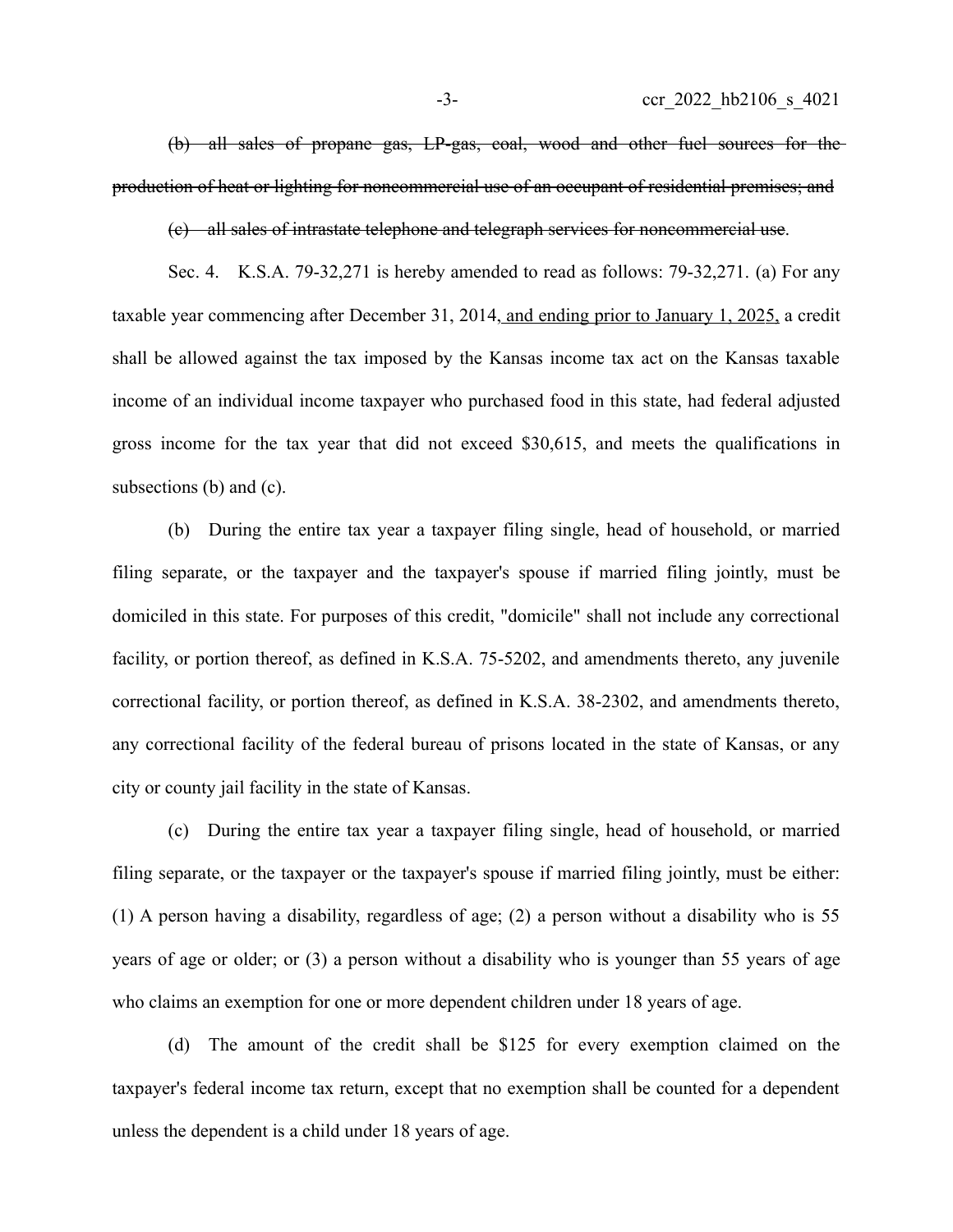(e) The credit allowed under this provision shall be applied against the taxpayer's income tax liability after all other credits allowed under the income tax act. It shall not be refundable and may not be carried forward.

(f) (1) Every taxpayer claiming the credit shall supply the division in support of a claim, reasonable proof of domicile, age and disability.

(2) A claim alleging disability shall be supported by a report of the examining physician of the claimant with a statement or certificate that the applicant has a disability as defined in subsection (g).

(g) "Disability" means: (1) Inability to engage in any substantial gainful activity by reason of any medically determinable physical or mental impairment which can be expected to result in death or has lasted or can be expected to last for a continuous period of not less than 12 months, and an individual shall be determined to be under a disability only if the physical or mental impairment or impairments are of such severity that the individual is not only unable to do the individual's previous work but cannot, considering age, education and work experience, engage in any other kind of substantial gainful work which exists in the national economy, regardless of whether such work exists in the immediate area in which the individual lives or whether a specific job vacancy exists for the individual, or whether the individual would be hired if application was made for work. For purposes of this paragraph, with respect to any individual, "work which exists in the national economy" means work which exists in significant numbers either in the region where the individual lives or in several regions of the country; and "physical or mental impairment" means an impairment that results from anatomical, physiological or psychological abnormalities which are demonstrable by medically acceptable clinical and laboratory diagnostic techniques; or

(2) blindness and inability by reason of blindness to engage in substantial gainful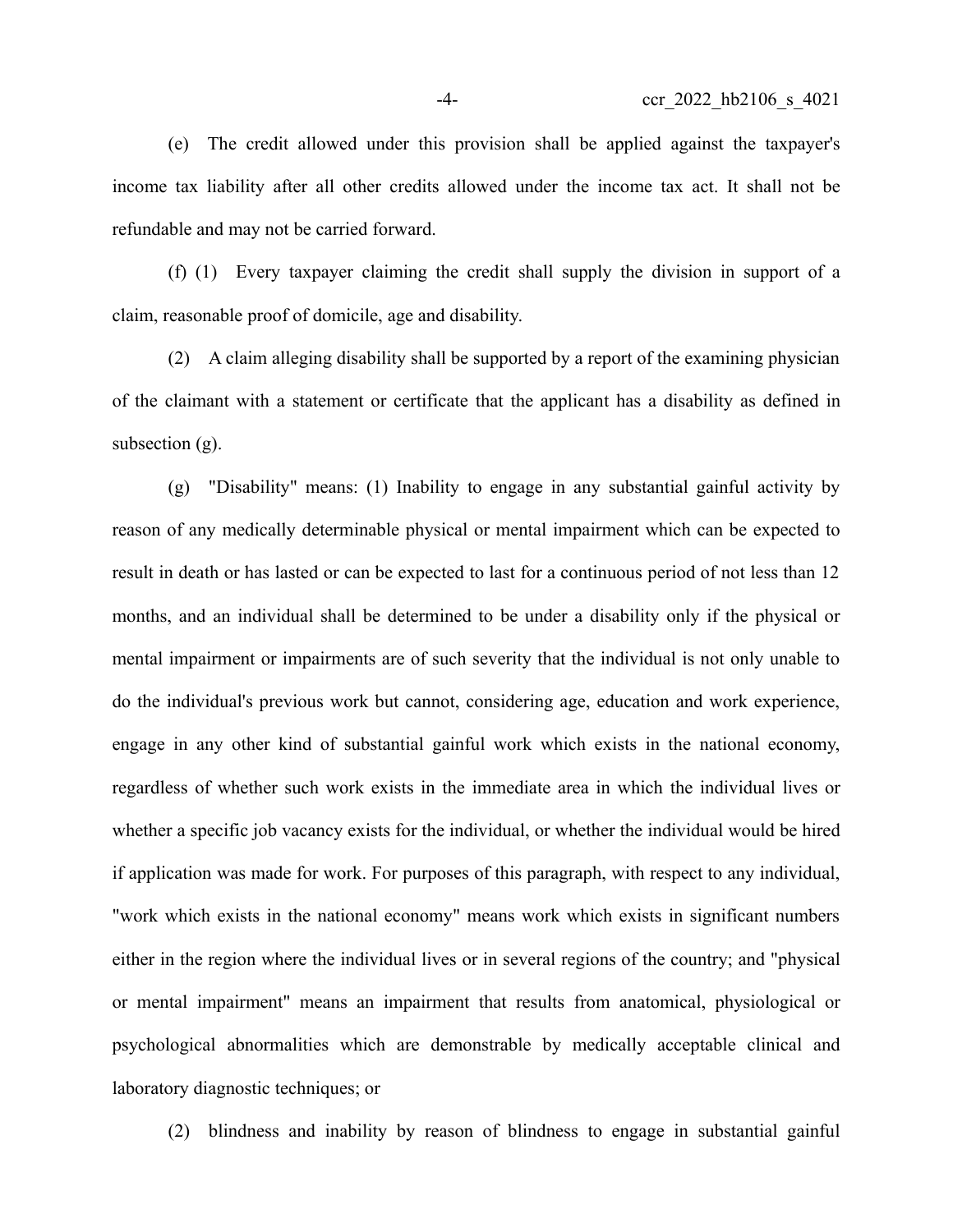activity requiring skills or abilities comparable to those of any gainful activity in which the individual has previously engaged with some regularity and over a substantial period of time. For purposes of this paragraph, "blindness" means central visual acuity of  $20/200$  or less in the better eye with the use of a correcting lens. An eye which is accompanied by a limitation in the fields of vision such that the widest diameter of the visual field subtends an angle no greater than 20 degrees shall be considered for the purpose of this paragraph as having a central visual acuity of  $^{20}/_{200}$  or less.

(h) The secretary of revenue is hereby authorized to adopt such rules and regulations as may be necessary for the administration of the provisions of this section.

Sec. 5. K.S.A. 2021 Supp. 79-3602 is hereby amended to read as follows: 79-3602. Except as otherwise provided, as used in the Kansas retailers' sales tax act:

(a) "Agent" means a person appointed by a seller to represent the seller before the member states.

(b) "Agreement" means the multistate agreement entitled the streamlined sales and use tax agreement approved by the streamlined sales tax implementing states at Chicago, Illinois on November 12, 2002.

(c) "Alcoholic beverages" means beverages that are suitable for human consumption and contain 0.05% or more of alcohol by volume.

(d) "Certified automated system (CAS)" means software certified under the agreement to calculate the tax imposed by each jurisdiction on a transaction, determine the amount of tax to remit to the appropriate state and maintain a record of the transaction.

(e) "Certified service provider (CSP)" means an agent certified under the agreement to perform all the seller's sales and use tax functions, other than the seller's obligation to remit tax on its own purchases.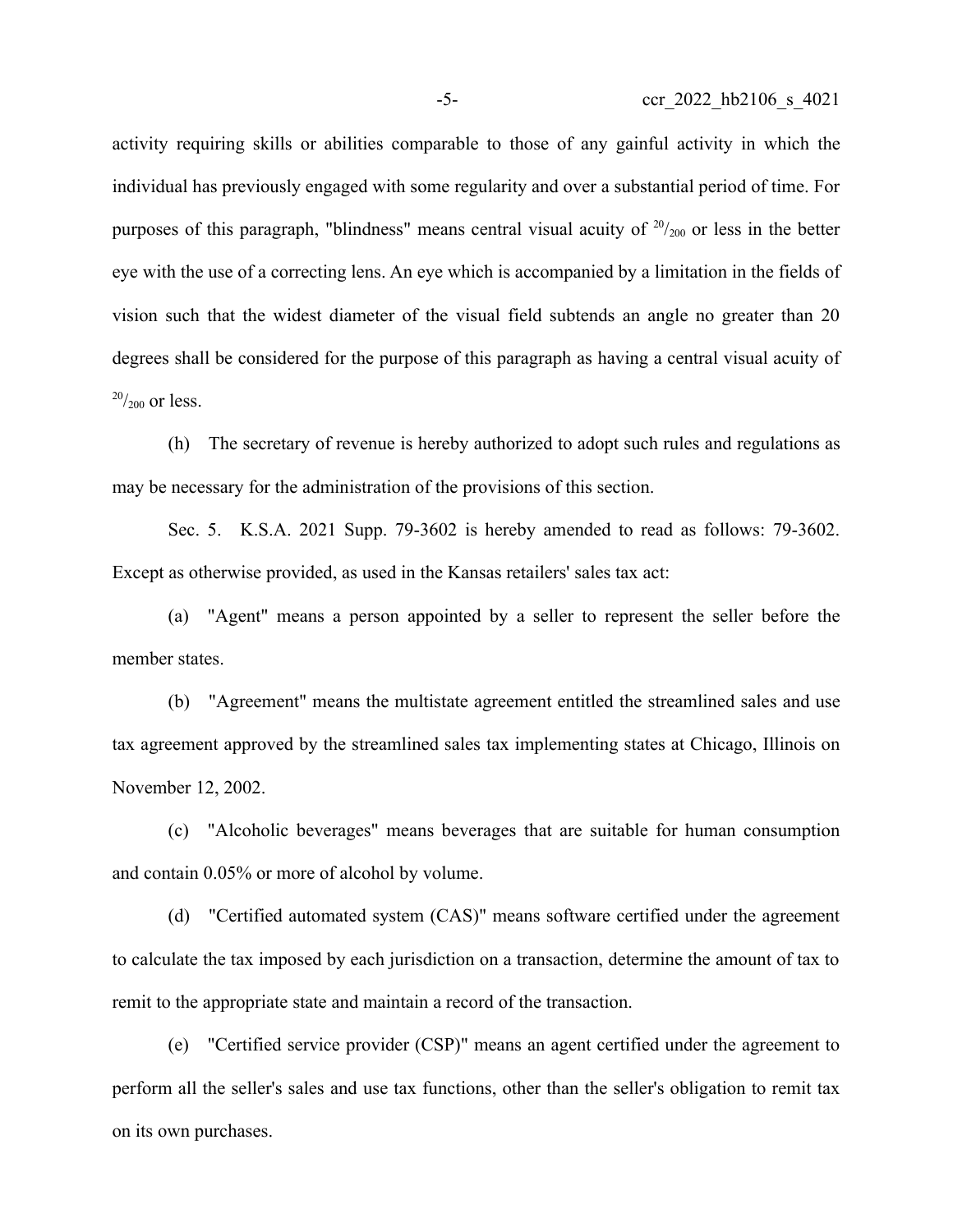(f) "Computer" means an electronic device that accepts information in digital or similar form and manipulates it for a result based on a sequence of instructions.

(g) "Computer software" means a set of coded instructions designed to cause a computer or automatic data processing equipment to perform a task.

(h) "Delivered electronically" means delivered to the purchaser by means other than tangible storage media.

(i) "Delivery charges" means charges by the seller of personal property or services for preparation and delivery to a location designated by the purchaser of personal property or services including, but not limited to, transportation, shipping, postage, handling, crating and packing. Delivery charges shall not include charges for delivery of direct mail if the charges are separately stated on an invoice or similar billing document given to the purchaser.

(j) "Direct mail" means printed material delivered or distributed by United States mail or other delivery services to a mass audience or to addressees on a mailing list provided by the purchaser or at the direction of the purchaser when the cost of the items are not billed directly to the recipients. Direct mail includes tangible personal property supplied directly or indirectly by the purchaser to the direct mail seller for inclusion in the package containing the printed material. Direct mail does not include multiple items of printed material delivered to a single address.

(k) "Director" means the state director of taxation.

(l) "Educational institution" means any nonprofit school, college and university that offers education at a level above the  $12<sup>th</sup>$  grade, and conducts regular classes and courses of study required for accreditation by, or membership in, the higher learning commission, the state board of education, or that otherwise qualify as an "educational institution," as defined by K.S.A. 74- 50,103, and amendments thereto. Such phrase shall include: (1) A group of educational institutions that operates exclusively for an educational purpose; (2) nonprofit endowment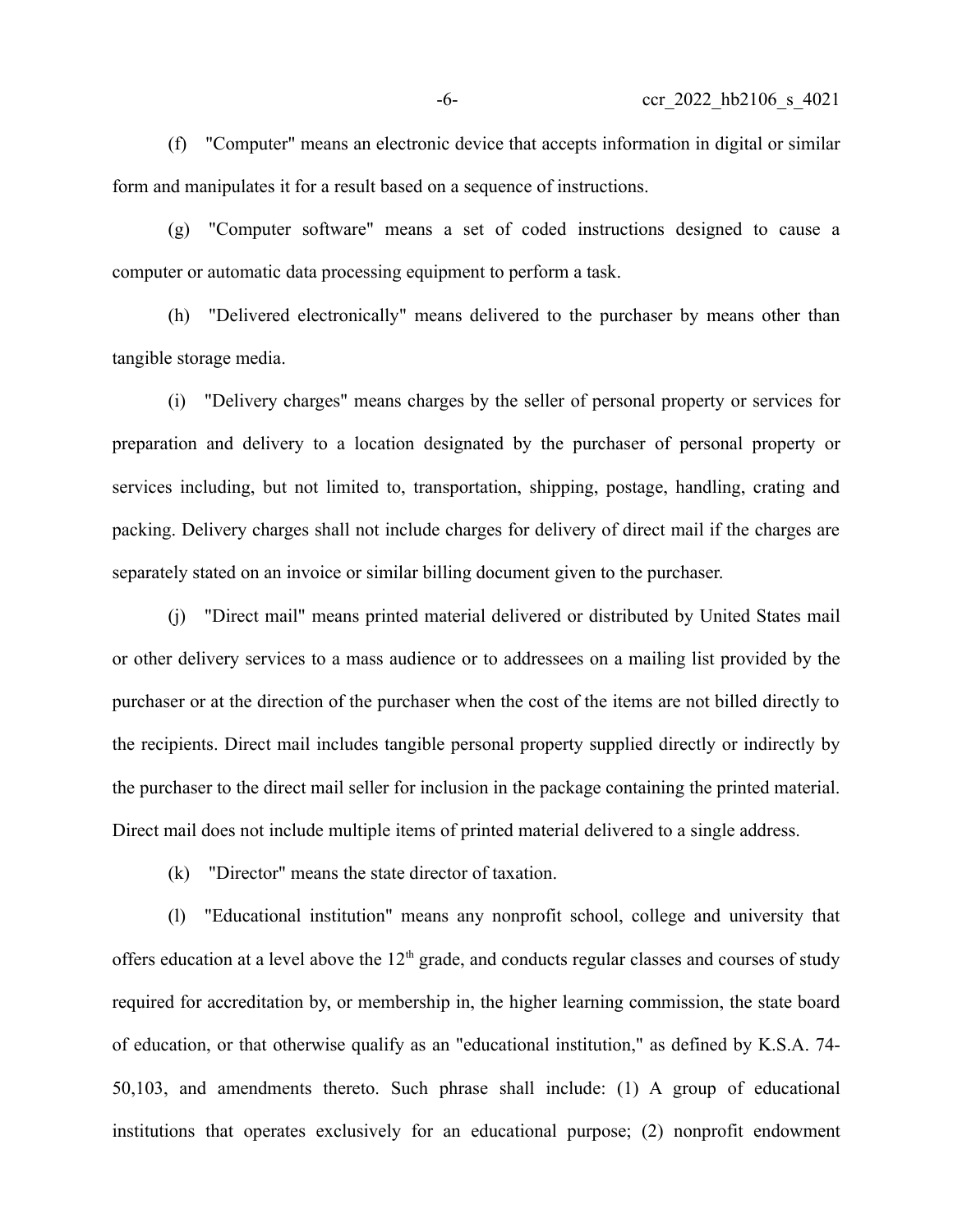associations and foundations organized and operated exclusively to receive, hold, invest and administer moneys and property as a permanent fund for the support and sole benefit of an educational institution; (3) nonprofit trusts, foundations and other entities organized and operated principally to hold and own receipts from intercollegiate sporting events and to disburse such receipts, as well as grants and gifts, in the interest of collegiate and intercollegiate athletic programs for the support and sole benefit of an educational institution; and (4) nonprofit trusts, foundations and other entities organized and operated for the primary purpose of encouraging, fostering and conducting scholarly investigations and industrial and other types of research for the support and sole benefit of an educational institution.

(m) "Electronic" means relating to technology having electrical, digital, magnetic, wireless, optical, electromagnetic or similar capabilities.

(n) "Food and food ingredients" means substances, whether in liquid, concentrated, solid, frozen, dried or dehydrated form, that are sold for ingestion or chewing by humans and are consumed for their taste or nutritional value. "Food and food ingredients" includes bottled water, candy, dietary supplements, food sold through vending machines and soft drinks. "Food and food ingredients" does not include alcoholic beverages or tobacco.

(o) "Gross receipts" means the total selling price or the amount received as defined in this act, in money, credits, property or other consideration valued in money from sales at retail within this state; and embraced within the provisions of this act. The taxpayer, may take credit in the report of gross receipts for: (1) An amount equal to the selling price of property returned by the purchaser when the full sale price thereof, including the tax collected, is refunded in cash or by credit; and (2) an amount equal to the allowance given for the trade-in of property.

(p) "Ingredient or component part" means tangible personal property that is necessary or essential to, and that is actually used in and becomes an integral and material part of tangible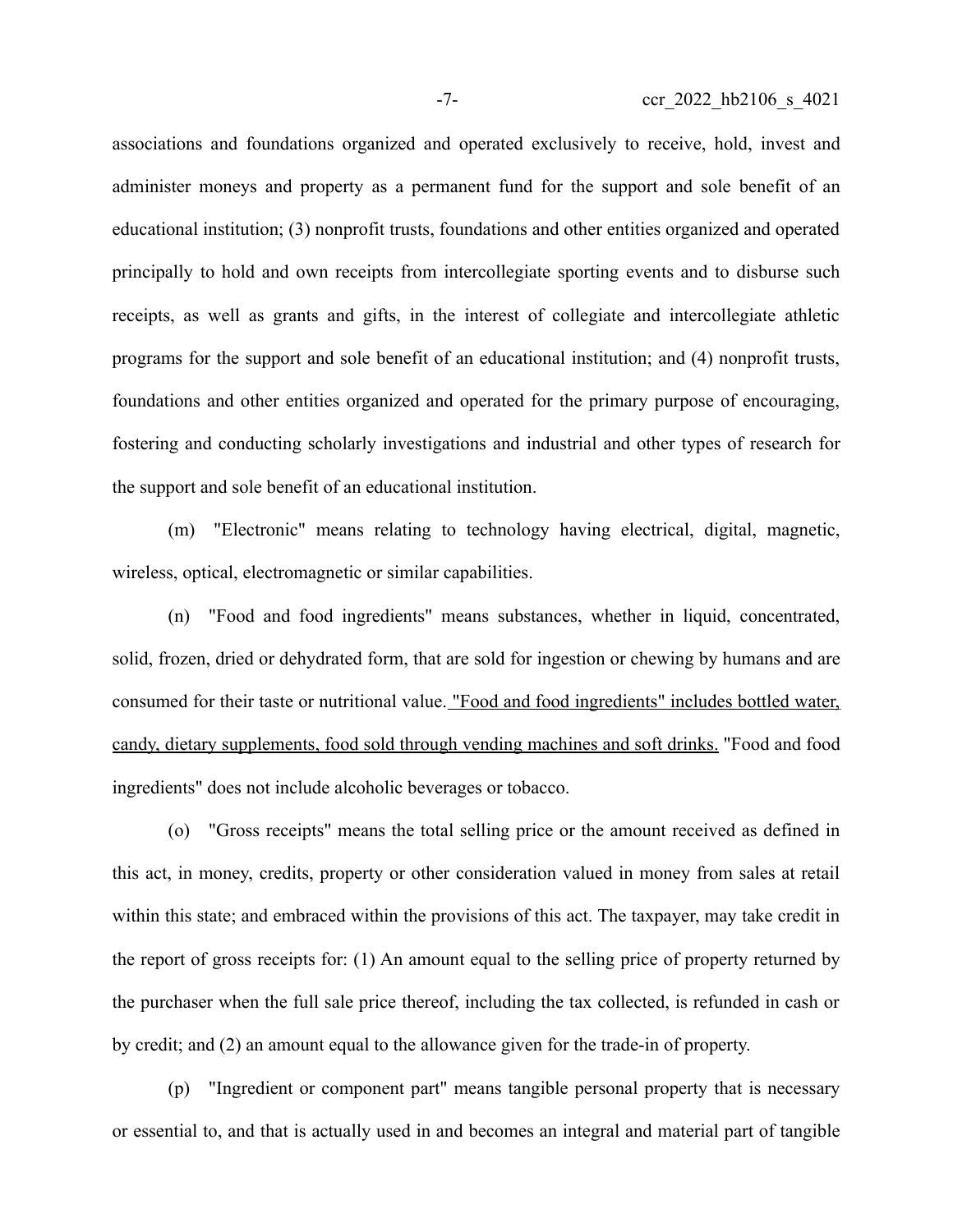personal property or services produced, manufactured or compounded for sale by the producer, manufacturer or compounder in its regular course of business. The following items of tangible personal property are hereby declared to be ingredients or component parts, but the listing of such property shall not be deemed to be exclusive nor shall such listing be construed to be a restriction upon, or an indication of, the type or types of property to be included within the definition of "ingredient or component part" as herein set forth:

(1) Containers, labels and shipping cases used in the distribution of property produced, manufactured or compounded for sale that are not to be returned to the producer, manufacturer or compounder for reuse.

(2) Containers, labels, shipping cases, paper bags, drinking straws, paper plates, paper cups, twine and wrapping paper used in the distribution and sale of property taxable under the provisions of this act by wholesalers and retailers and that is not to be returned to such wholesaler or retailer for reuse.

(3) Seeds and seedlings for the production of plants and plant products produced for resale.

(4) Paper and ink used in the publication of newspapers.

(5) Fertilizer used in the production of plants and plant products produced for resale.

(6) Feed for animals, fowl and aquatic plants and animals, the primary purpose of which is use in agriculture or aquaculture, as defined in K.S.A. 47-1901, and amendments thereto, the production of food for human consumption, the production of animal, dairy, poultry or aquatic plant and animal products, fiber, fur, or the production of offspring for use for any such purpose or purposes.

(q) "Isolated or occasional sale" means the nonrecurring sale of tangible personal property, or services taxable hereunder by a person not engaged at the time of such sale in the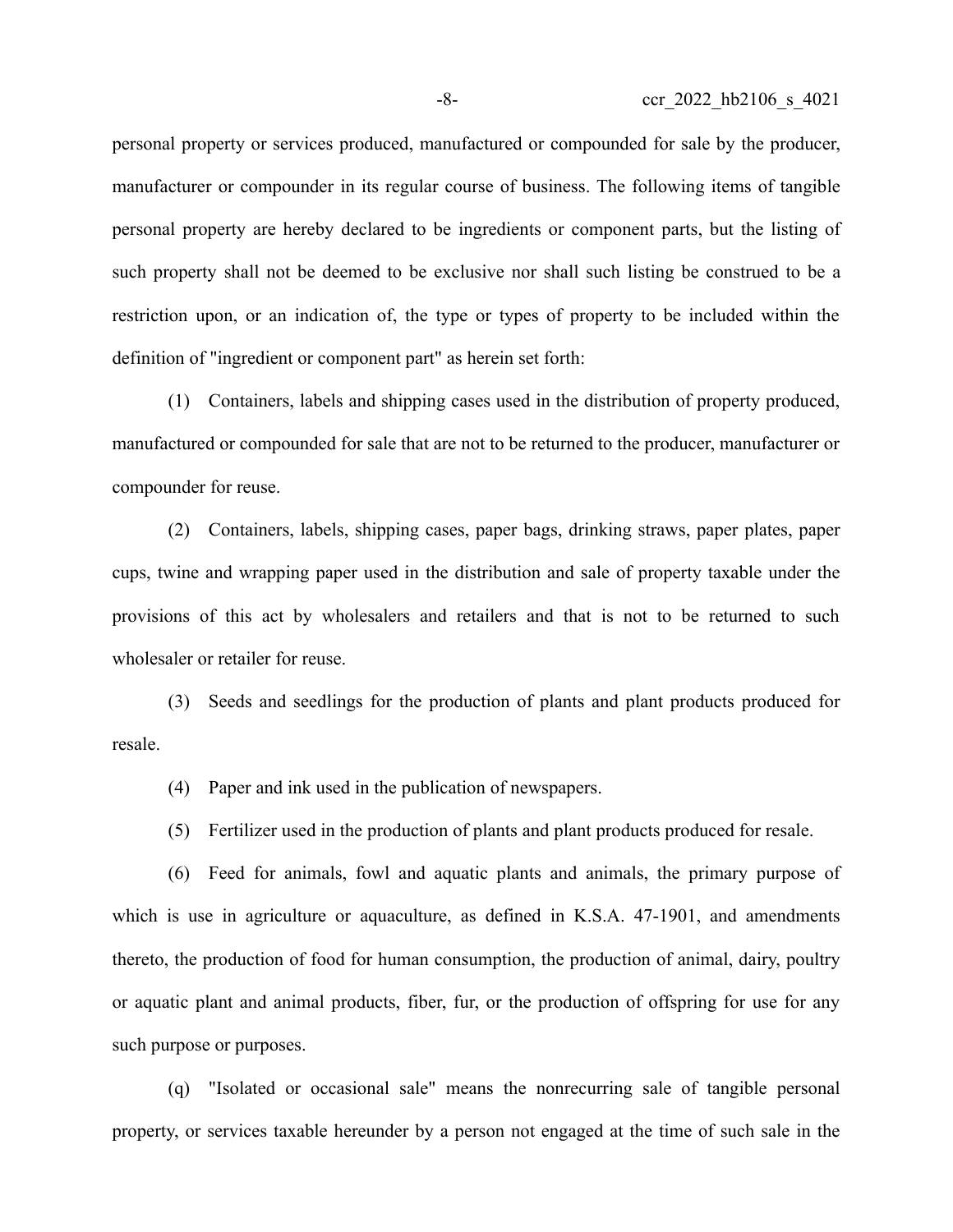business of selling such property or services. Any religious organization that makes a nonrecurring sale of tangible personal property acquired for the purpose of resale shall be deemed to be not engaged at the time of such sale in the business of selling such property. Such term shall include:

(1) Any sale by a bank, savings and loan institution, credit union or any finance company licensed under the provisions of the Kansas uniform consumer credit code of tangible personal property that has been repossessed by any such entity; and

(2) any sale of tangible personal property made by an auctioneer or agent on behalf of not more than two principals or households if such sale is nonrecurring and any such principal or household is not engaged at the time of such sale in the business of selling tangible personal property.

(r) "Lease or rental" means any transfer of possession or control of tangible personal property for a fixed or indeterminate term for consideration. A lease or rental may include future options to purchase or extend.

(1) Lease or rental does not include:

(A) A transfer of possession or control of property under a security agreement or deferred payment plan that requires the transfer of title upon completion of the required payments;

(B) a transfer or possession or control of property under an agreement that requires the transfer of title upon completion of required payments and payment of an option price does not exceed the greater of \$100 or 1% of the total required payments; or

(C) providing tangible personal property along with an operator for a fixed or indeterminate period of time. A condition of this exclusion is that the operator is necessary for the equipment to perform as designed. For the purpose of this subsection, an operator must do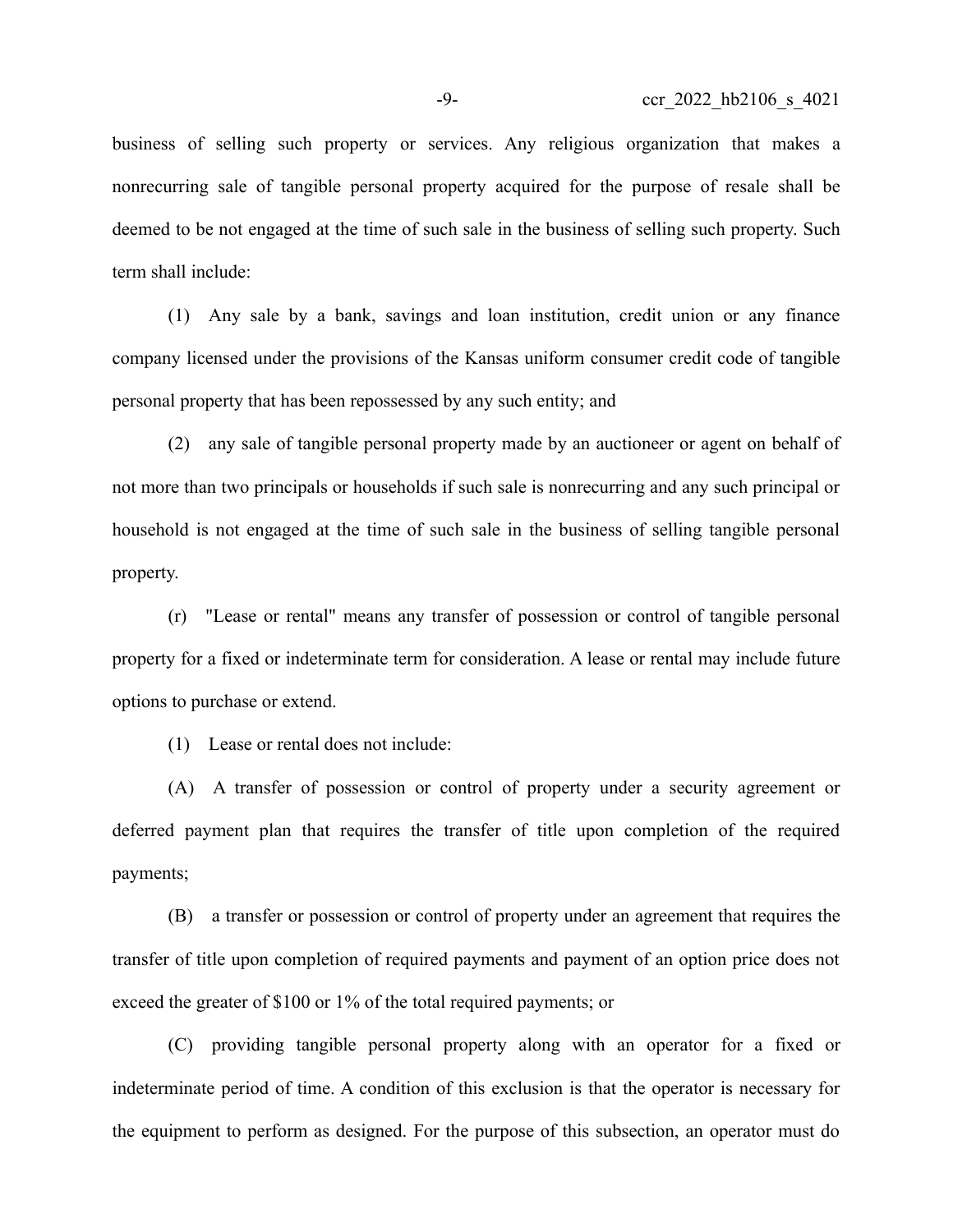more than maintain, inspect or set-up the tangible personal property.

(2) Lease or rental does include agreements covering motor vehicles and trailers where the amount of consideration may be increased or decreased by reference to the amount realized upon sale or disposition of the property as defined in 26 U.S.C.  $\S 7701(h)(1)$ .

(3) This definition shall be used for sales and use tax purposes regardless if a transaction is characterized as a lease or rental under generally accepted accounting principles, the internal revenue code, the uniform commercial code, K.S.A. 84-1-101 et seq., and amendments thereto, or other provisions of federal, state or local law.

(4) This definition will be applied only prospectively from the effective date of this act and will have no retroactive impact on existing leases or rentals.

(s) "Load and leave" means delivery to the purchaser by use of a tangible storage media where the tangible storage media is not physically transferred to the purchaser.

(t) "Member state" means a state that has entered in the agreement, pursuant to provisions of article VIII of the agreement.

(u) "Model 1 seller" means a seller that has selected a CSP as its agent to perform all the seller's sales and use tax functions, other than the seller's obligation to remit tax on its own purchases.

(v) "Model 2 seller" means a seller that has selected a CAS to perform part of its sales and use tax functions, but retains responsibility for remitting the tax.

(w) "Model 3 seller" means a seller that has sales in at least five member states, has total annual sales revenue of at least \$500,000,000, has a proprietary system that calculates the amount of tax due each jurisdiction and has entered into a performance agreement with the member states that establishes a tax performance standard for the seller. As used in this subsection a seller includes an affiliated group of sellers using the same proprietary system.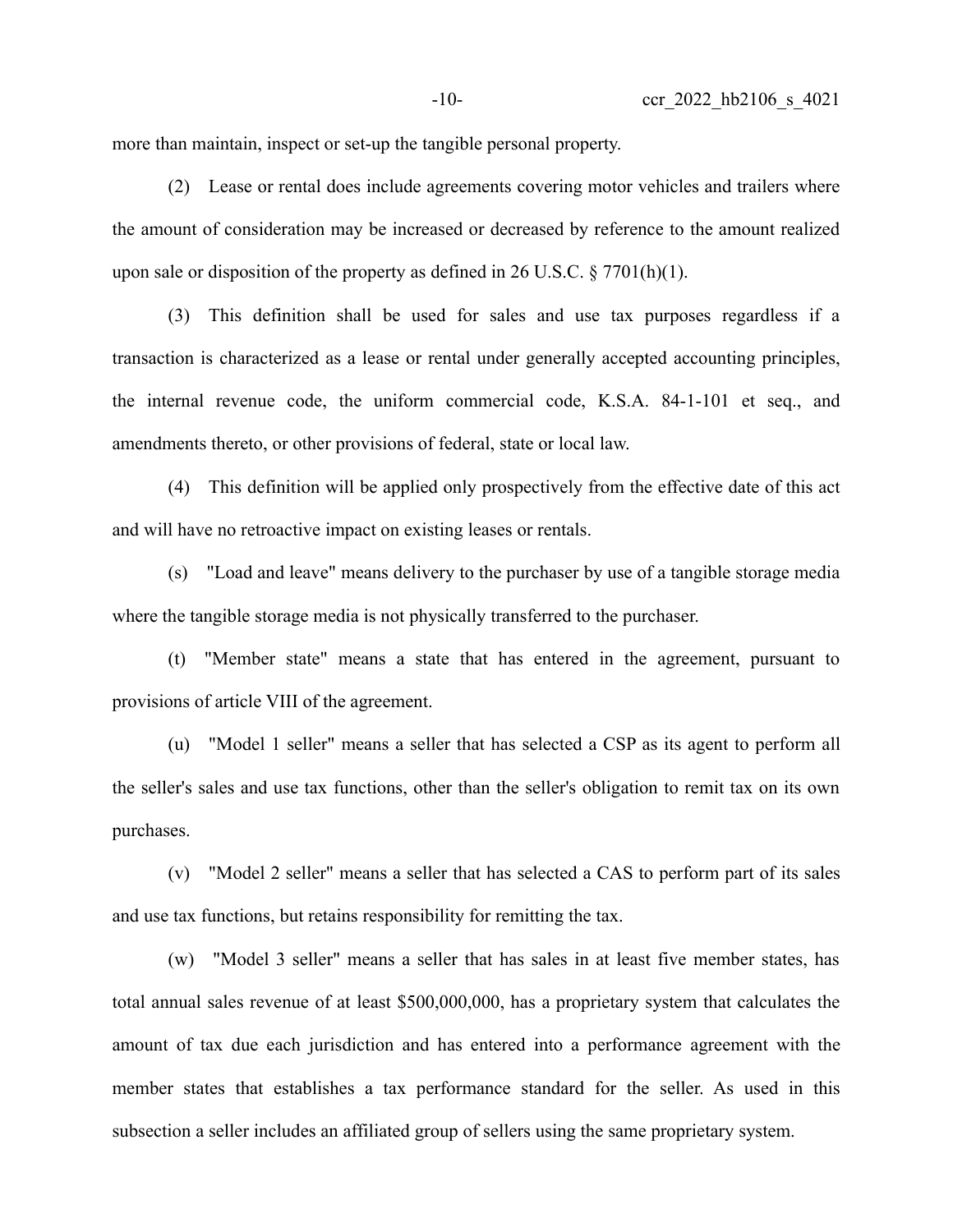(x) "Municipal corporation" means any city incorporated under the laws of Kansas.

(y) "Nonprofit blood bank" means any nonprofit place, organization, institution or establishment that is operated wholly or in part for the purpose of obtaining, storing, processing, preparing for transfusing, furnishing, donating or distributing human blood or parts or fractions of single blood units or products derived from single blood units, whether or not any remuneration is paid therefor, or whether such procedures are done for direct therapeutic use or for storage for future use of such products.

(z) "Persons" means any individual, firm, copartnership, joint adventure, association, corporation, estate or trust, receiver or trustee, or any group or combination acting as a unit, and the plural as well as the singular number; and shall specifically mean any city or other political subdivision of the state of Kansas engaging in a business or providing a service specifically taxable under the provisions of this act.

(aa) "Political subdivision" means any municipality, agency or subdivision of the state that is, or shall hereafter be, authorized to levy taxes upon tangible property within the state or that certifies a levy to a municipality, agency or subdivision of the state that is, or shall hereafter be, authorized to levy taxes upon tangible property within the state. Such term also shall include any public building commission, housing, airport, port, metropolitan transit or similar authority established pursuant to law and the horsethief reservoir benefit district established pursuant to K.S.A. 82a-2201, and amendments thereto.

(bb) "Prescription" means an order, formula or recipe issued in any form of oral, written, electronic or other means of transmission by a duly licensed practitioner authorized by the laws of this state.

(cc) "Prewritten computer software" means computer software, including prewritten upgrades, that is not designed and developed by the author or other creator to the specifications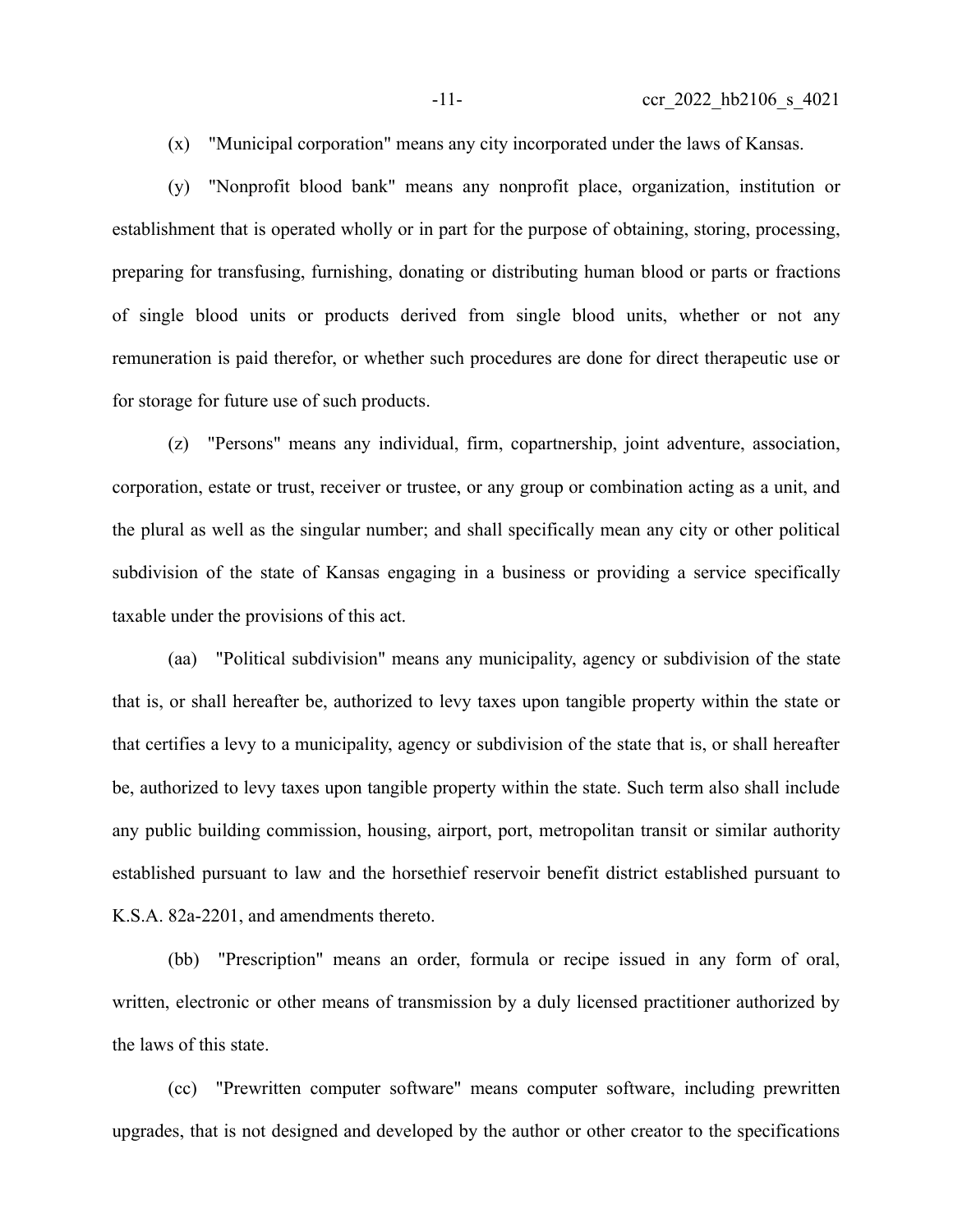of a specific purchaser. The combining of two or more prewritten computer software programs or prewritten portions thereof does not cause the combination to be other than prewritten computer software. Prewritten computer software includes software designed and developed by the author or other creator to the specifications of a specific purchaser when it is sold to a person other than the purchaser. Where a person modifies or enhances computer software of which the person is not the author or creator, the person shall be deemed to be the author or creator only of such person's modifications or enhancements. Prewritten computer software or a prewritten portion thereof that is modified or enhanced to any degree, where such modification or enhancement is designed and developed to the specifications of a specific purchaser, remains prewritten computer software, except that where there is a reasonable, separately stated charge or an invoice or other statement of the price given to the purchaser for such modification or enhancement, such modification or enhancement shall not constitute prewritten computer software.

(dd) "Property which is consumed" means tangible personal property that is essential or necessary to and that is used in the actual process of and consumed, depleted or dissipated within one year in:

(1) The production, manufacture, processing, mining, drilling, refining or compounding of tangible personal property;

(2) the providing of services;

(3) the irrigation of crops, for sale in the regular course of business; or

(4) the storage or processing of grain by a public grain warehouse or other grain storage facility, and which is not reusable for such purpose. The following is a listing of tangible personal property, included by way of illustration but not of limitation, that qualifies as property that is consumed:

(A) Insecticides, herbicides, germicides, pesticides, fungicides, fumigants, antibiotics,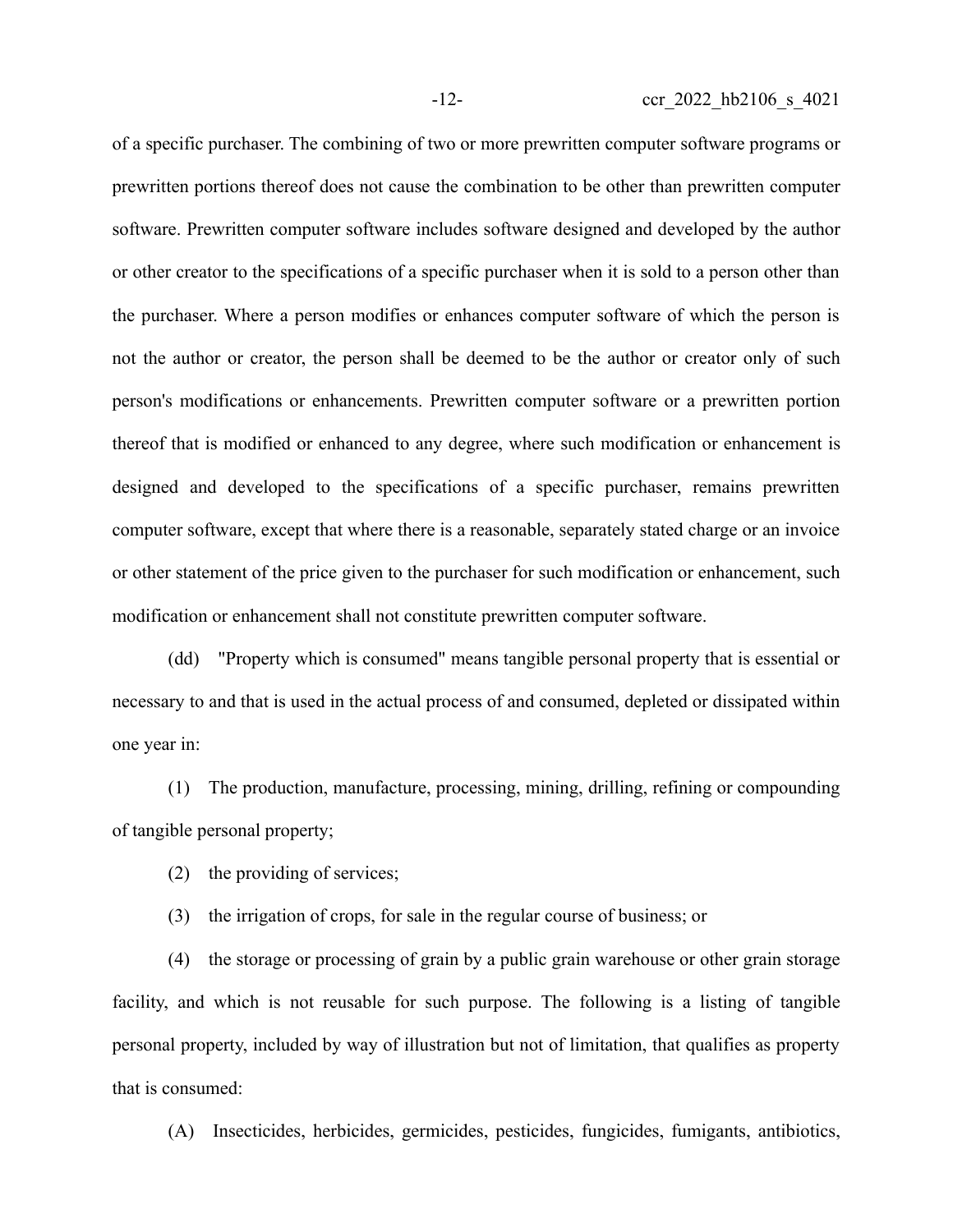biologicals, pharmaceuticals, vitamins and chemicals for use in commercial or agricultural production, processing or storage of fruit, vegetables, feeds, seeds, grains, animals or animal products whether fed, injected, applied, combined with or otherwise used;

(B) electricity, gas and water; and

(C) petroleum products, lubricants, chemicals, solvents, reagents and catalysts.

(ee) "Purchase price" applies to the measure subject to use tax and has the same meaning as sales price.

(ff) "Purchaser" means a person to whom a sale of personal property is made or to whom a service is furnished.

(gg) "Quasi-municipal corporation" means any county, township, school district, drainage district or any other governmental subdivision in the state of Kansas having authority to receive or hold moneys or funds.

(hh) "Registered under this agreement" means registration by a seller with the member states under the central registration system provided in article IV of the agreement.

(ii) "Retailer" means a seller regularly engaged in the business of selling, leasing or renting tangible personal property at retail or furnishing electrical energy, gas, water, services or entertainment, and selling only to the user or consumer and not for resale.

(jj) "Retail sale" or "sale at retail" means any sale, lease or rental for any purpose other than for resale, sublease or subrent.

(kk) "Sale" or "sales" means the exchange of tangible personal property, as well as the sale thereof for money, and every transaction, conditional or otherwise, for a consideration, constituting a sale, including the sale or furnishing of electrical energy, gas, water, services or entertainment taxable under the terms of this act and including, except as provided in the following provision, the sale of the use of tangible personal property by way of a lease, license to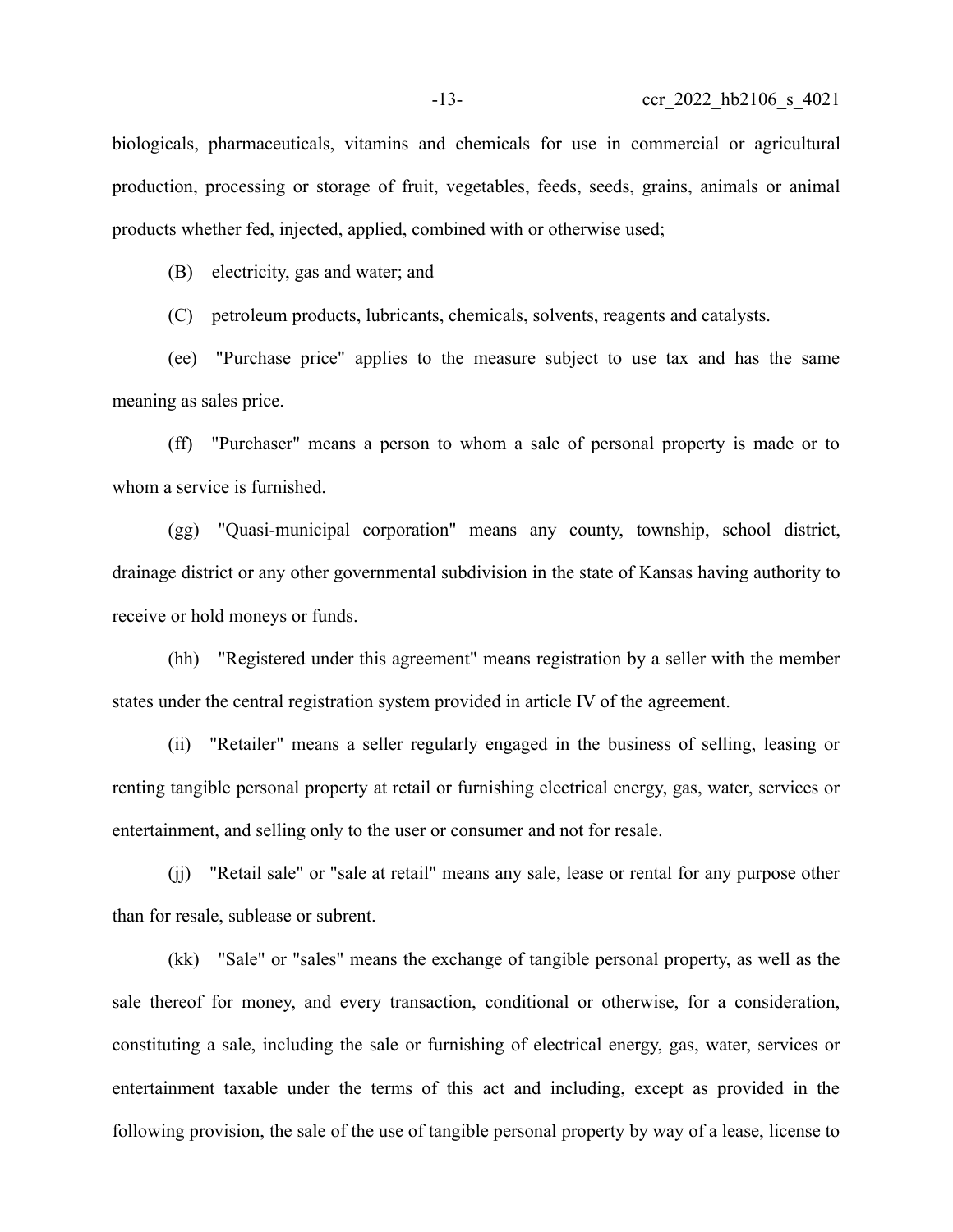use or the rental thereof regardless of the method by which the title, possession or right to use the tangible personal property is transferred. The term "sale" or "sales" shall not mean the sale of the use of any tangible personal property used as a dwelling by way of a lease or rental thereof for a term of more than 28 consecutive days.

(ll) (1) "Sales or selling price" applies to the measure subject to sales tax and means the total amount of consideration, including cash, credit, property and services, for which personal property or services are sold, leased or rented, valued in money, whether received in money or otherwise, without any deduction for the following:

(A) The seller's cost of the property sold;

(B) the cost of materials used, labor or service cost, interest, losses, all costs of transportation to the seller, all taxes imposed on the seller and any other expense of the seller;

(C) charges by the seller for any services necessary to complete the sale, other than delivery and installation charges;

(D) delivery charges; and

(E) installation charges.

(2) "Sales or selling price" includes consideration received by the seller from third parties if:

(A) The seller actually receives consideration from a party other than the purchaser and the consideration is directly related to a price reduction or discount on the sale;

(B) the seller has an obligation to pass the price reduction or discount through to the purchaser;

(C) the amount of the consideration attributable to the sale is fixed and determinable by the seller at the time of the sale of the item to the purchaser; and

(D) one of the following criteria is met: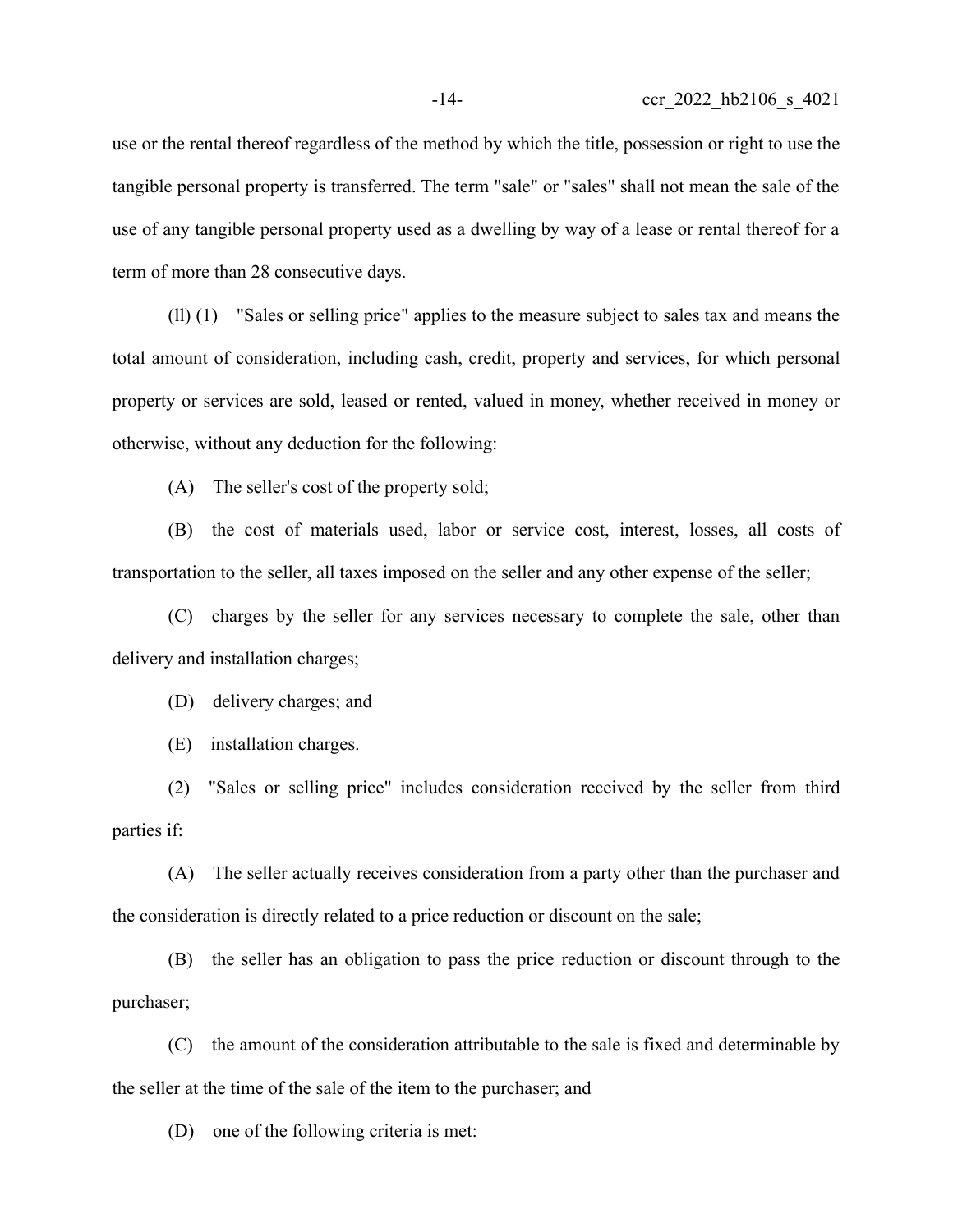(i) The purchaser presents a coupon, certificate or other documentation to the seller to claim a price reduction or discount where the coupon, certificate or documentation is authorized, distributed or granted by a third party with the understanding that the third party will reimburse any seller to whom the coupon, certificate or documentation is presented;

(ii) the purchaser identifies to the seller that the purchaser is a member of a group or organization entitled to a price reduction or discount. A preferred customer card that is available to any patron does not constitute membership in such a group; or

(iii) the price reduction or discount is identified as a third party price reduction or discount on the invoice received by the purchaser or on a coupon, certificate or other documentation presented by the purchaser.

(3) "Sales or selling price" shall not include:

(A) Discounts, including cash, term or coupons that are not reimbursed by a third party that are allowed by a seller and taken by a purchaser on a sale;

(B) interest, financing and carrying charges from credit extended on the sale of personal property or services, if the amount is separately stated on the invoice, bill of sale or similar document given to the purchaser;

(C) any taxes legally imposed directly on the consumer that are separately stated on the invoice, bill of sale or similar document given to the purchaser;

(D) the amount equal to the allowance given for the trade-in of property, if separately stated on the invoice, billing or similar document given to the purchaser; and

(E) commencing on July 1, 2018, and ending on June 30, 2024, cash rebates granted by a manufacturer to a purchaser or lessee of a new motor vehicle if paid directly to the retailer as a result of the original sale.

(mm) "Seller" means a person making sales, leases or rentals of personal property or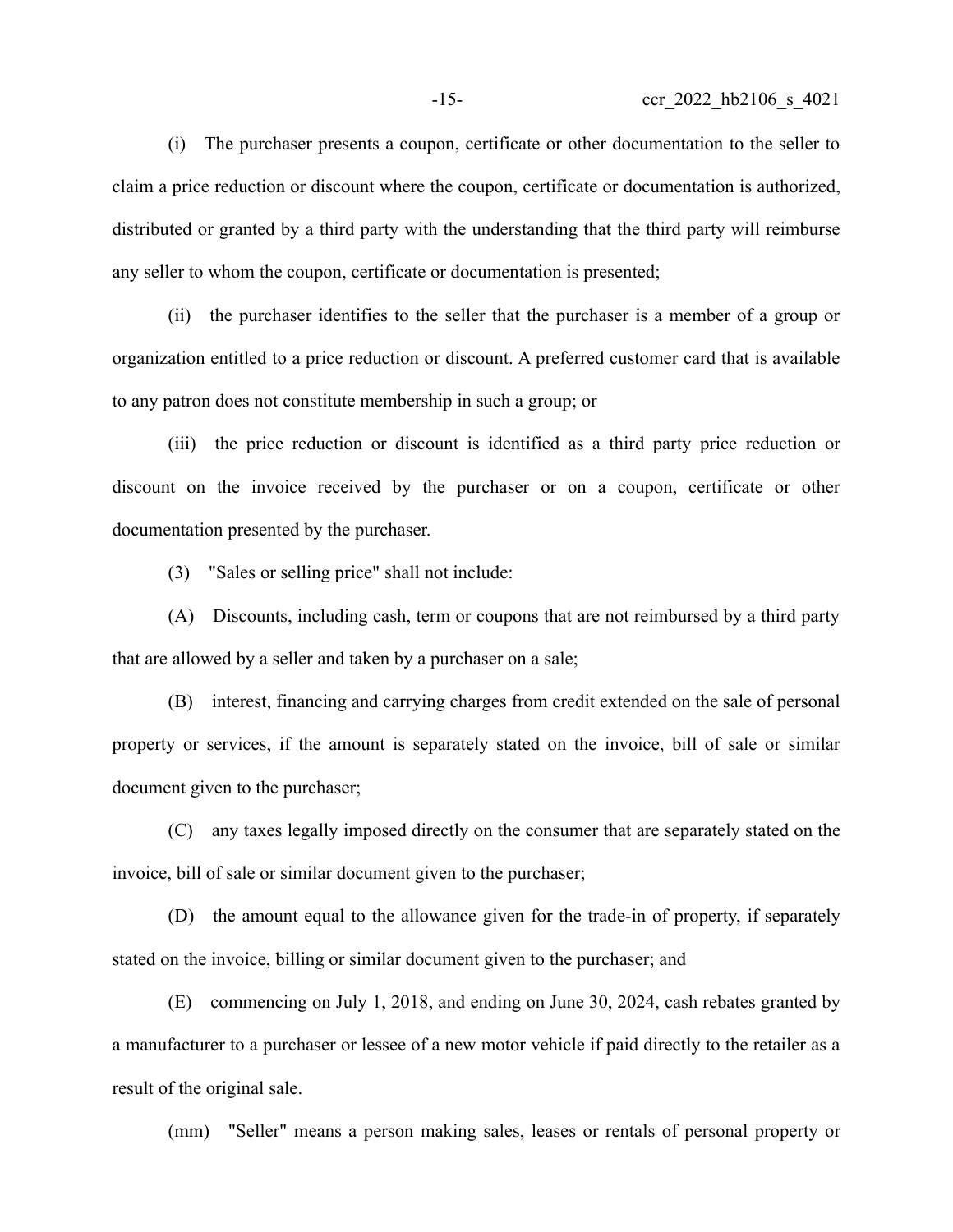services.

(nn) "Service" means those services described in and taxed under the provisions of K.S.A. 79-3603, and amendments thereto.

(oo) "Sourcing rules" means the rules set forth in K.S.A. 79-3670 through 79-3673, K.S.A. 12-191 and 12-191a, and amendments thereto, that shall apply to identify and determine the state and local taxing jurisdiction sales or use taxes to pay, or collect and remit on a particular retail sale.

(pp) "Tangible personal property" means personal property that can be seen, weighed, measured, felt or touched, or that is in any other manner perceptible to the senses. Tangible personal property includes electricity, water, gas, steam and prewritten computer software.

(qq) "Taxpayer" means any person obligated to account to the director for taxes collected under the terms of this act.

(rr) "Tobacco" means cigarettes, cigars, chewing or pipe tobacco or any other item that contains tobacco.

(ss) "Entity-based exemption" means an exemption based on who purchases the product or who sells the product. An exemption that is available to all individuals shall not be considered an entity-based exemption.

(tt) "Over-the-counter drug" means a drug that contains a label that identifies the product as a drug as required by 21 C.F.R. § 201.66. The over-the-counter drug label includes:

(1) A drug facts panel; or

(2) a statement of the active ingredients with a list of those ingredients contained in the compound, substance or preparation. Over-the-counter drugs do not include grooming and hygiene products such as soaps, cleaning solutions, shampoo, toothpaste, antiperspirants and sun tan lotions and screens.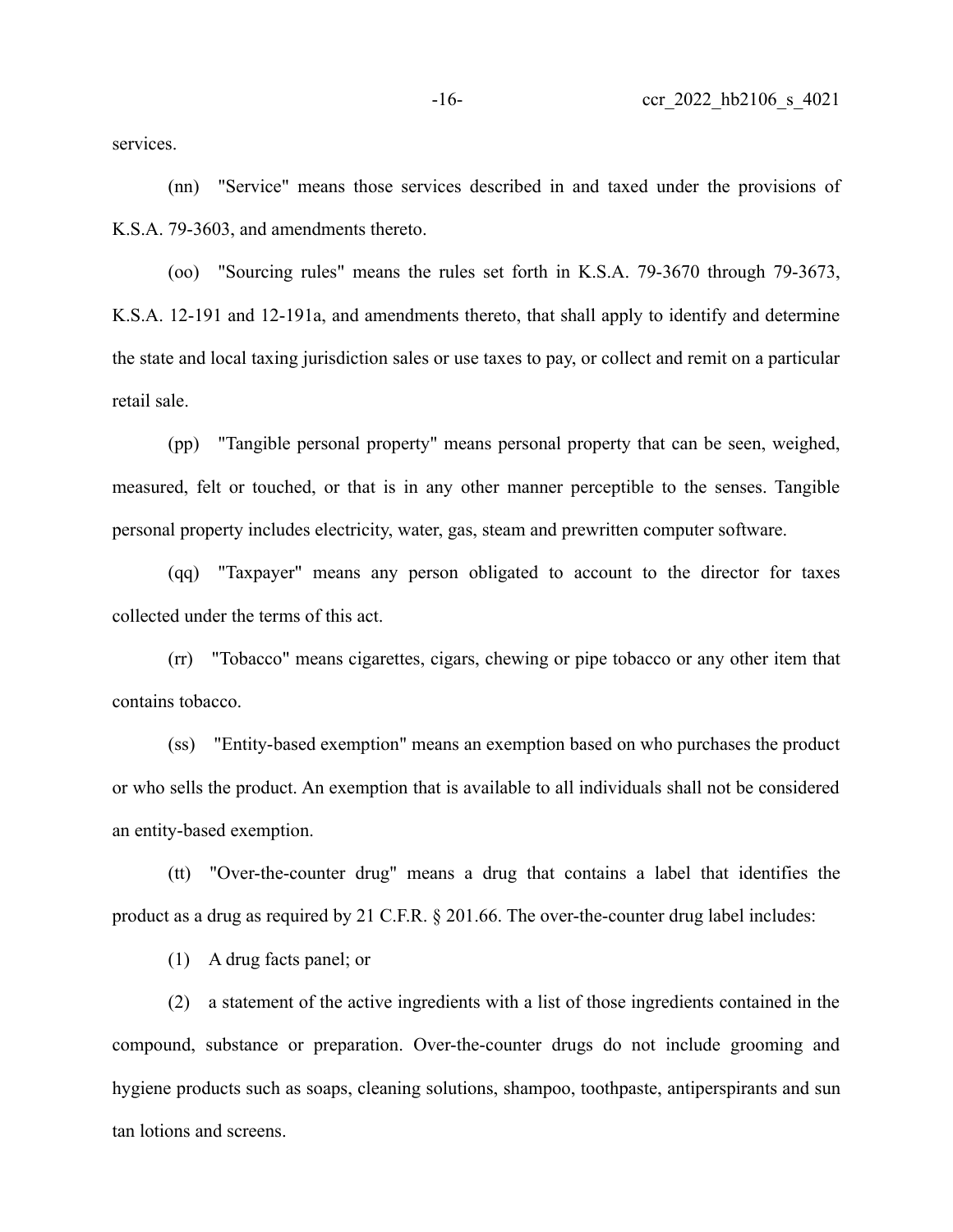(uu) "Ancillary services" means services that are associated with or incidental to the provision of telecommunications services, including, but not limited to, detailed telecommunications billing, directory assistance, vertical service and voice mail services.

(vv) "Conference bridging service" means an ancillary service that links two or more participants of an audio or video conference call and may include the provision of a telephone number. Conference bridging service does not include the telecommunications services used to reach the conference bridge.

(ww) "Detailed telecommunications billing service" means an ancillary service of separately stating information pertaining to individual calls on a customer's billing statement.

(xx) "Directory assistance" means an ancillary service of providing telephone number information or address information, or both.

(yy) "Vertical service" means an ancillary service that is offered in connection with one or more telecommunications services, that offers advanced calling features that allow customers to identify callers and to manage multiple calls and call connections, including conference bridging services.

(zz) "Voice mail service" means an ancillary service that enables the customer to store, send or receive recorded messages. Voice mail service does not include any vertical services that the customer may be required to have in order to utilize the voice mail service.

(aaa) "Telecommunications service" means the electronic transmission, conveyance or routing of voice, data, audio, video or any other information or signals to a point, or between or among points. The term telecommunications service includes such transmission, conveyance or routing in which computer processing applications are used to act on the form, code or protocol of the content for purposes of transmissions, conveyance or routing without regard to whether such service is referred to as voice over internet protocol services or is classified by the federal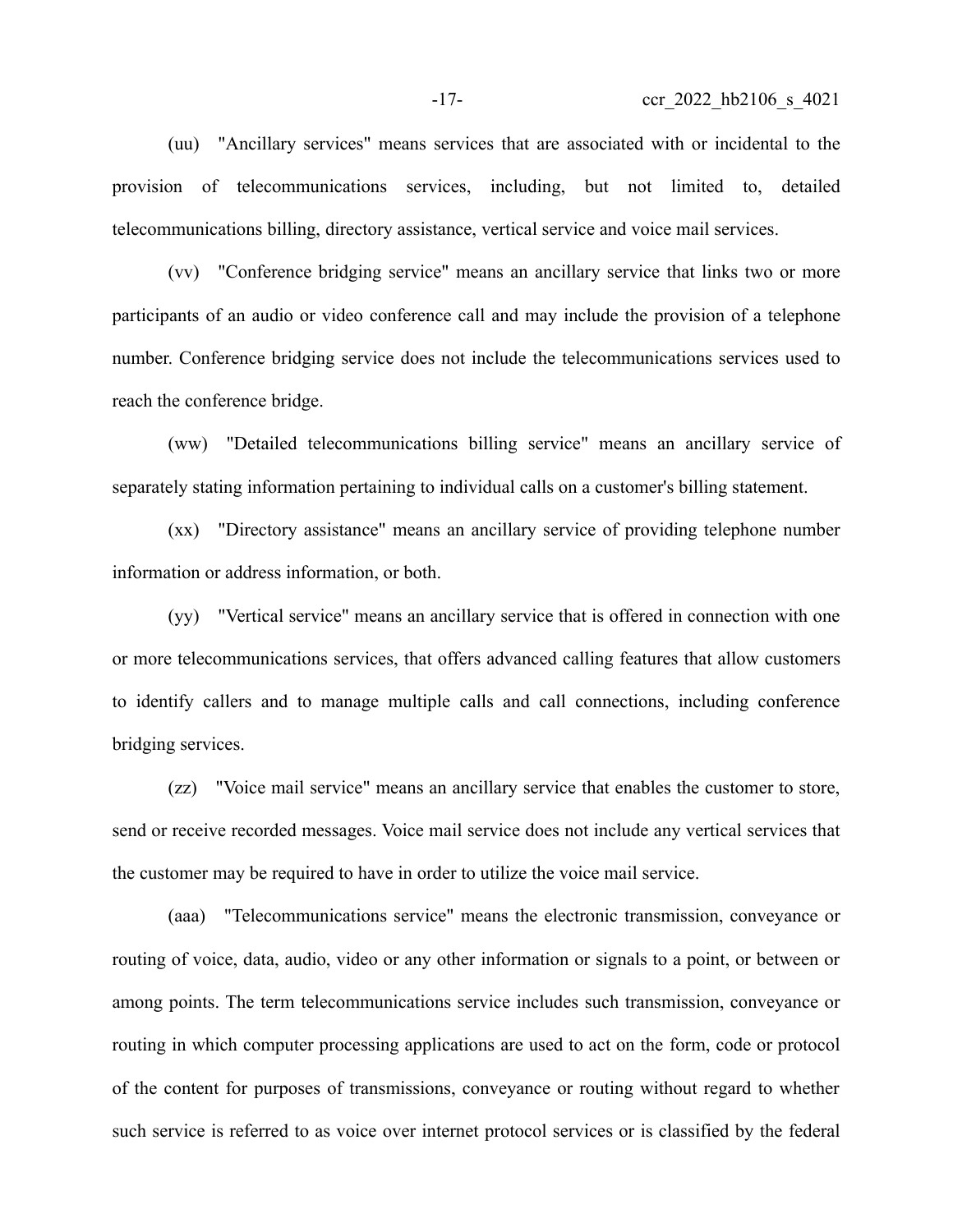communications commission as enhanced or value added. Telecommunications service does not include:

(1) Data processing and information services that allow data to be generated, acquired, stored, processed or retrieved and delivered by an electronic transmission to a purchaser where such purchaser's primary purpose for the underlying transaction is the processed data or information;

(2) installation or maintenance of wiring or equipment on a customer's premises;

- (3) tangible personal property;
- (4) advertising, including, but not limited to, directory advertising;
- (5) billing and collection services provided to third parties;
- (6) internet access service;

(7) radio and television audio and video programming services, regardless of the medium, including the furnishing of transmission, conveyance and routing of such services by the programming service provider. Radio and television audio and video programming services shall include, but not be limited to, cable service as defined in 47 U.S.C. § 522(6) and audio and video programming services delivered by commercial mobile radio service providers, as defined in 47 C.F.R. § 20.3;

(8) ancillary services; or

(9) digital products delivered electronically, including, but not limited to, software, music, video, reading materials or ring tones.

(bbb) "800 service" means a telecommunications service that allows a caller to dial a toll-free number without incurring a charge for the call. The service is typically marketed under the name 800, 855, 866, 877 and 888 toll-free calling, and any subsequent numbers designated by the federal communications commission.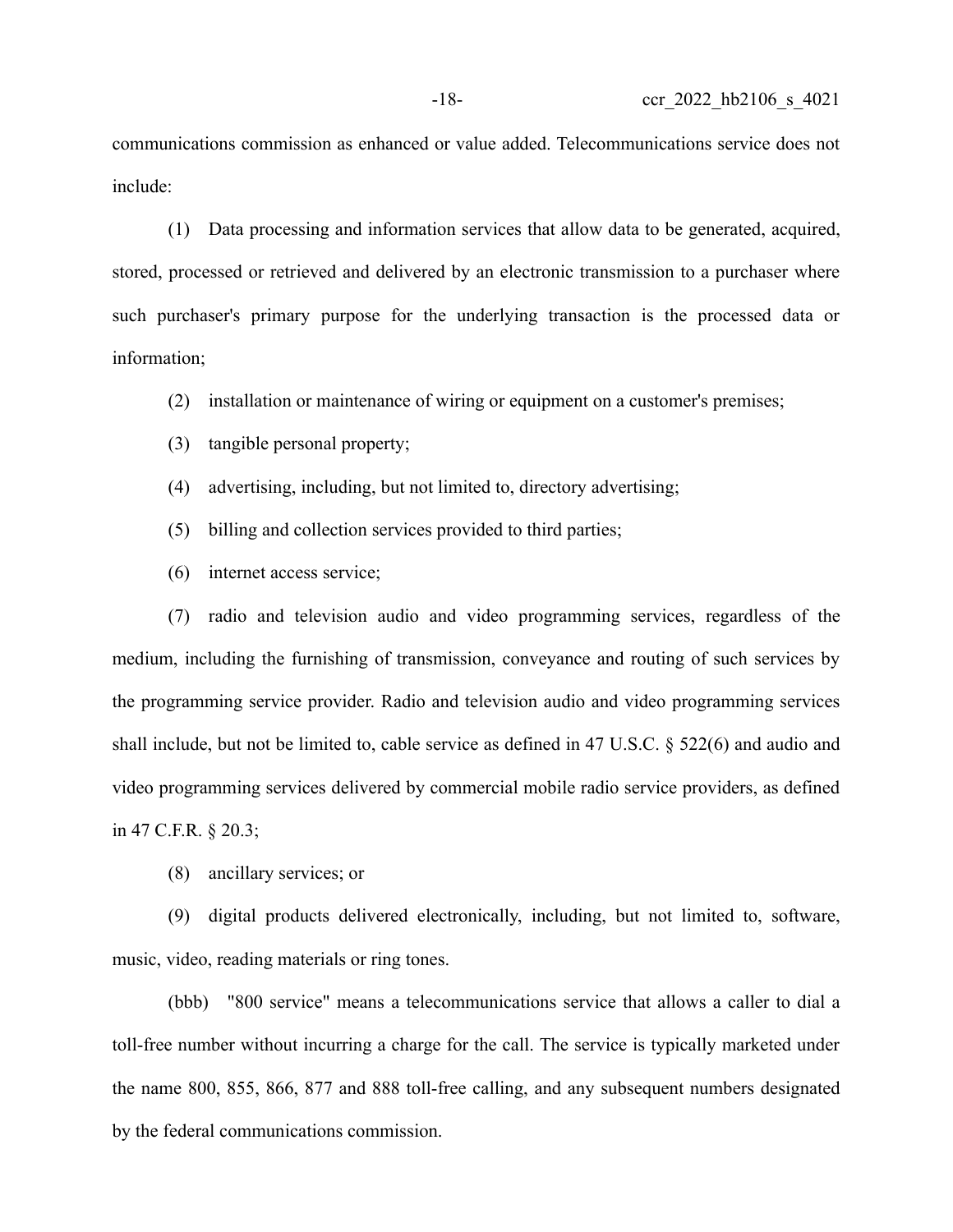(ccc) "900 service" means an inbound toll telecommunications service purchased by a subscriber that allows the subscriber's customers to call in to the subscriber's prerecorded announcement or live service. 900 service does not include the charge for collection services provided by the seller of the telecommunications services to the subscriber, or service or product sold by the subscriber to the subscriber's customer. The service is typically marketed under the name 900 service, and any subsequent numbers designated by the federal communications commission.

(ddd) "Value-added non-voice data service" means a service that otherwise meets the definition of telecommunications services in which computer processing applications are used to act on the form, content, code or protocol of the information or data primarily for a purpose other than transmission, conveyance or routing.

(eee) "International" means a telecommunications service that originates or terminates in the United States and terminates or originates outside the United States, respectively. United States includes the District of Columbia or a U.S. territory or possession.

(fff) "Interstate" means a telecommunications service that originates in one United States state, or a United States territory or possession, and terminates in a different United States state or a United States territory or possession.

(ggg) "Intrastate" means a telecommunications service that originates in one United States state or a United States territory or possession, and terminates in the same United States state or a United States territory or possession.

(hhh) "Cereal malt beverage" shall have the same meaning as such term is defined in K.S.A. 41-2701, and amendments thereto, except that for the purposes of the Kansas retailers sales tax act and for no other purpose, such term shall include beer containing not more than 6% alcohol by volume when such beer is sold by a retailer licensed under the Kansas cereal malt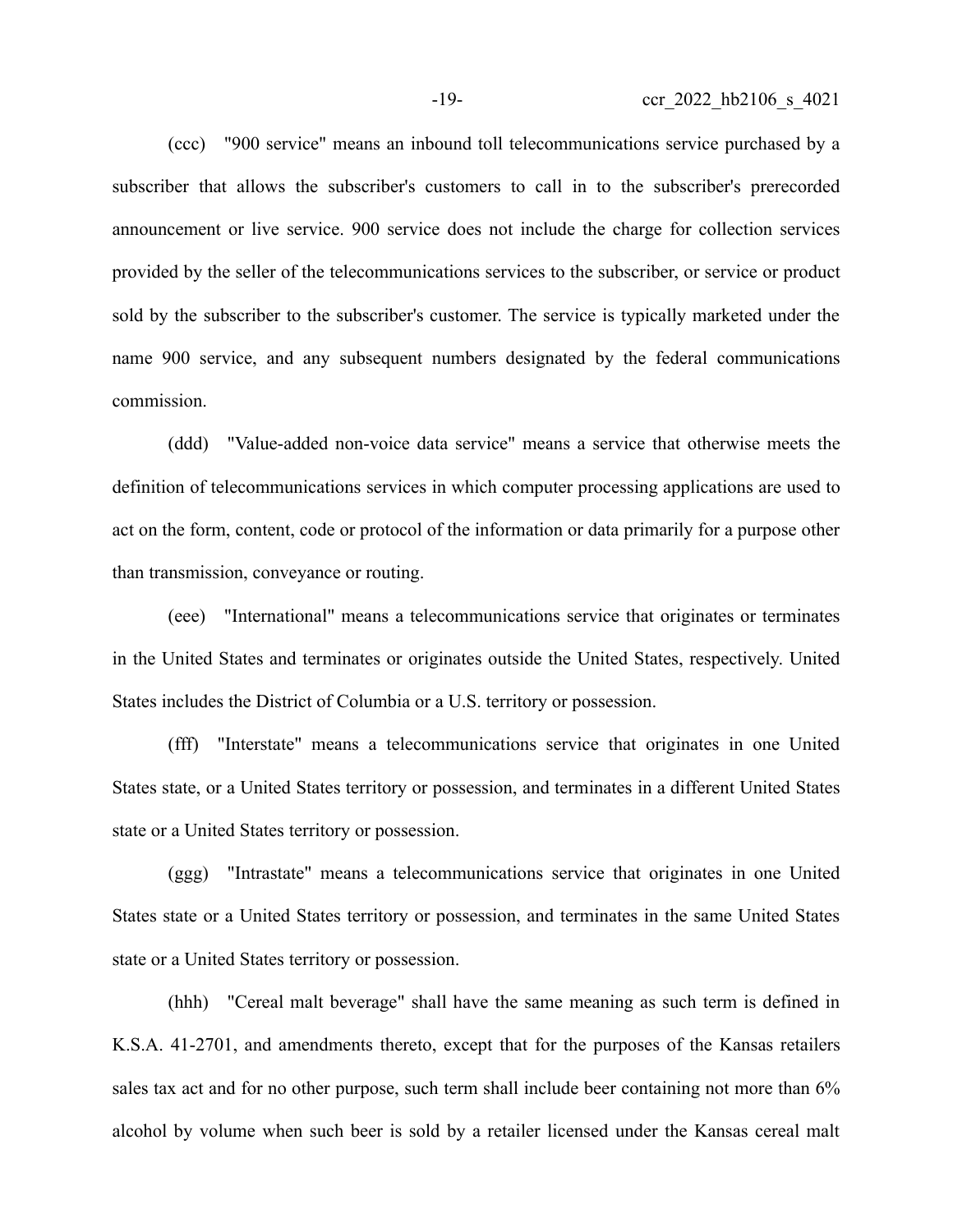beverage act.

(iii) "Nonprofit integrated community care organization" means an entity that is:

(1) Exempt from federal income taxation pursuant to section 501(c)(3) of the federal internal revenue code of 1986;

(2) certified to participate in the medicare program as a hospice under 42 C.F.R. § 418 et seq. and focused on providing care to the aging and indigent population at home and through inpatient care, adult daycare or assisted living facilities and related facilities and services across multiple counties; and

(3) approved by the Kansas department for aging and disability services as an organization providing services under the program of all-inclusive care for the elderly as defined in 42 U.S.C. § 1396u-4 and regulations implementing such section.

(iii) (1) "Bottled water" means water that is placed in a safety sealed container or package for human consumption. "Bottled water" is calorie free and does not contain sweeteners or other additives, except that it may contain:

(A) Antimicrobial agents;

(B) fluoride;

(C) carbonation;

(D) vitamins, minerals and electrolytes;

(E) oxygen;

(F) preservatives; or

(G) only those flavors, extracts or essences derived from a spice or fruit.

(2) "Bottled water" includes water that is delivered to the buyer in a reusable container that is not sold with the water.

(lll) (1) "Candy" means a preparation of sugar, honey or other natural or artificial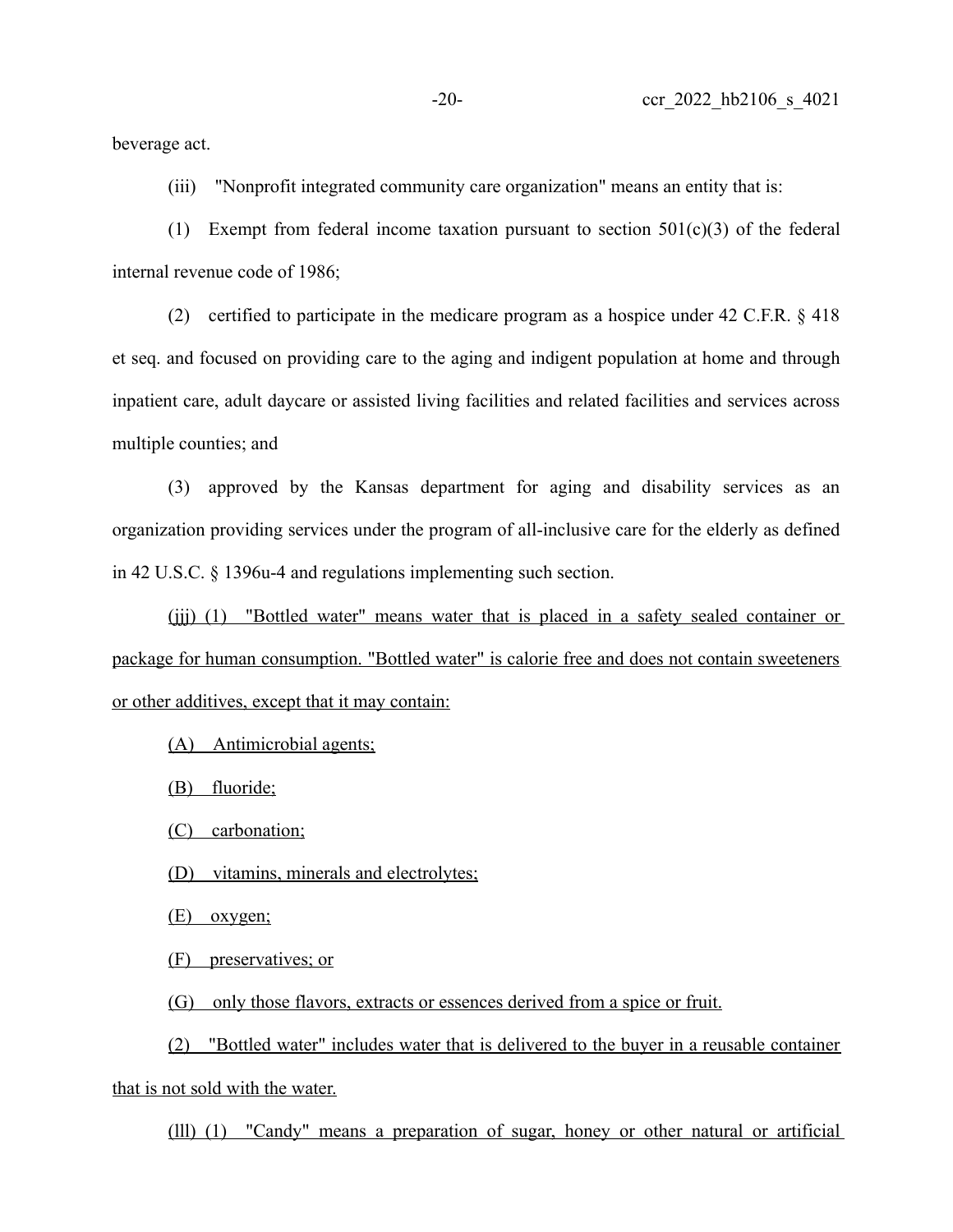sweeteners in combination with chocolate, fruits, nuts or other ingredients or flavorings in the form of bars, drops or pieces.

(2) "Candy" does not include any preparation containing flour and shall require no refrigeration.

(mmm) "Dietary supplement" means the same as defined in K.S.A. 79-3606(jjj), and amendments thereto.

(nnn) "Food sold through vending machines" means food dispensed from a machine or other mechanical device that accepts payment.

(ooo) (1) "Prepared food" means:

(A) Food sold in a heated state or heated by the seller;

(B) two or more food ingredients mixed or combined by the seller for sale as a single item; or

(C) food sold with eating utensils provided by the seller, including, but not limited to, plates, knives, forks, spoons, glasses, cups, napkins or straws. A plate does not include a container or packaging used to transport the food.

(2) "Prepared food" does not include:

(A) Food that is only cut, repackaged or pasteurized by the seller; or

(B) eggs, fish, meat, poultry or foods containing these raw animal foods that require cooking by the consumer as recommended by the food and drug administration in chapter 3, part 401.11 of the food and drug administration food code so as to prevent food borne illnesses.

(ppp) (1) "Soft drinks" means nonalcoholic beverages that contain natural or artificial sweeteners.

(2) "Soft drinks" does not include beverages that contain milk or milk products, soy, rice or similar milk substitutes or beverages that are greater than 50% vegetable or fruit juice by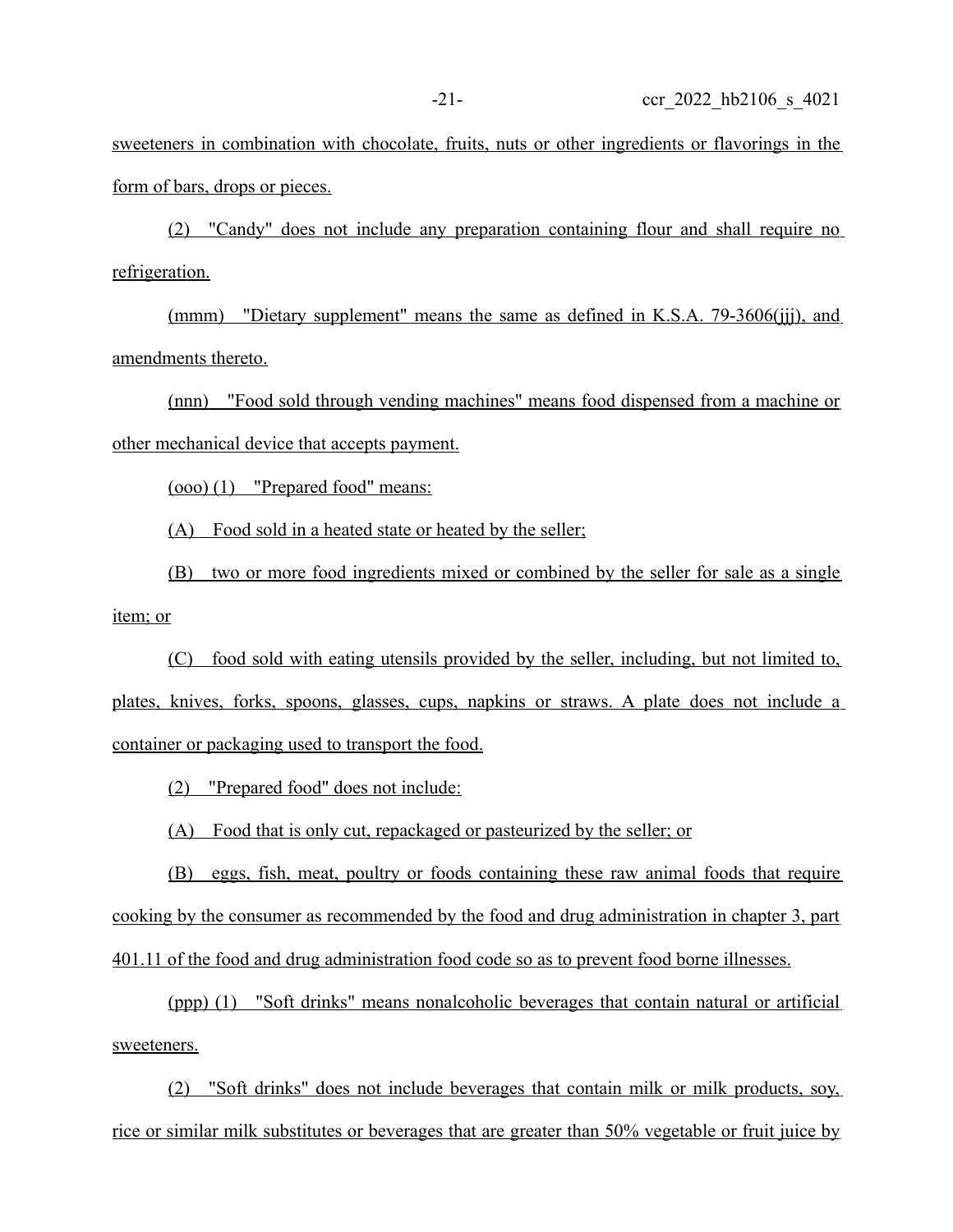volume.

Sec. 6. K.S.A. 2021 Supp. 79-3603 is hereby amended to read as follows: 79-3603. For the privilege of engaging in the business of selling tangible personal property at retail in this state or rendering or furnishing any of the services taxable under this act, there is hereby levied and there shall be collected and paid a tax at the rate of  $6.5\%$ . On and after- $\frac{\text{July\; January 1, -2021}}{1}$ 16.154% 2023, 17% and on and after January 1, 2025, 18% of the 6.5% rate tax rate imposed pursuant to this section and the rate provided in section 1, and amendments thereto, shall be levied for the state highway fund, the state highway fund purposes and those purposes specified in K.S.A. 68-416, and amendments thereto, and all revenue collected and received from such tax levy shall be deposited in the state highway fund.

Within a redevelopment district established pursuant to K.S.A. 74-8921, and amendments thereto, there is hereby levied and there shall be collected and paid an additional tax at the rate of 2% until the earlier of the date the bonds issued to finance or refinance the redevelopment project have been paid in full or the final scheduled maturity of the first series of bonds issued to finance any part of the project.

Such tax shall be imposed upon:

(a) The gross receipts received from the sale of tangible personal property at retail within this state;

(b) the gross receipts from intrastate, interstate or international telecommunications services and any ancillary services sourced to this state in accordance with K.S.A. 79-3673, and amendments thereto, except that telecommunications service does not include: (1) Any interstate or international 800 or 900 service; (2) any interstate or international private communications service as defined in K.S.A. 79-3673, and amendments thereto; (3) any value-added nonvoice data service; (4) any telecommunication service to a provider of telecommunication services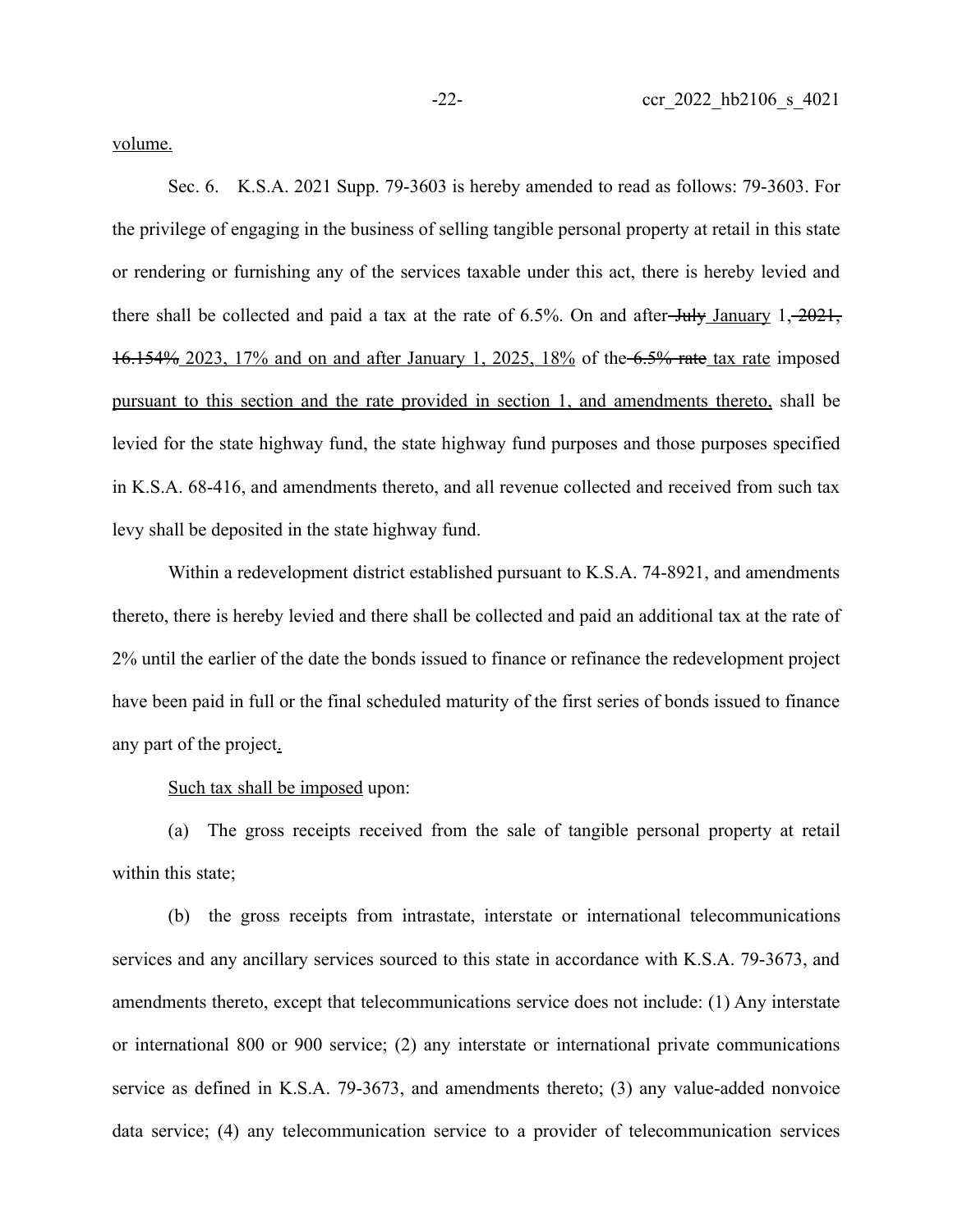which will be used to render telecommunications services, including carrier access services; or (5) any service or transaction defined in this section among entities classified as members of an affiliated group as provided by section 1504 of the federal internal revenue code of 1986, as in effect on January 1, 2001;

(c) the gross receipts from the sale or furnishing of gas, water, electricity and heat, which sale is not otherwise exempt from taxation under the provisions of this act, and whether furnished by municipally or privately owned utilities, except that, on and after January 1, 2006, for sales of gas, electricity and heat delivered through mains, lines or pipes to residential premises for noncommercial use by the occupant of such premises, and for agricultural use and also, for such use, all sales of propane gas, the state rate shall be 0%; and for all sales of propane gas, LP gas, coal, wood and other fuel sources for the production of heat or lighting for noncommercial use of an occupant of residential premises, the state rate shall be 0%, but such tax shall not be levied and collected upon the gross receipts from: (1) The sale of a rural water district benefit unit; (2) a water system impact fee, system enhancement fee or similar fee collected by a water supplier as a condition for establishing service; or (3) connection or reconnection fees collected by a water supplier;

(d) the gross receipts from the sale of meals or drinks furnished at any private club, drinking establishment, catered event, restaurant, eating house, dining car, hotel, drugstore or other place where meals or drinks are regularly sold to the public;

(e) the gross receipts from the sale of admissions to any place providing amusement, entertainment or recreation services including admissions to state, county, district and local fairs, but such tax shall not be levied and collected upon the gross receipts received from sales of admissions to any cultural and historical event which occurs triennially;

(f) the gross receipts from the operation of any coin-operated device dispensing or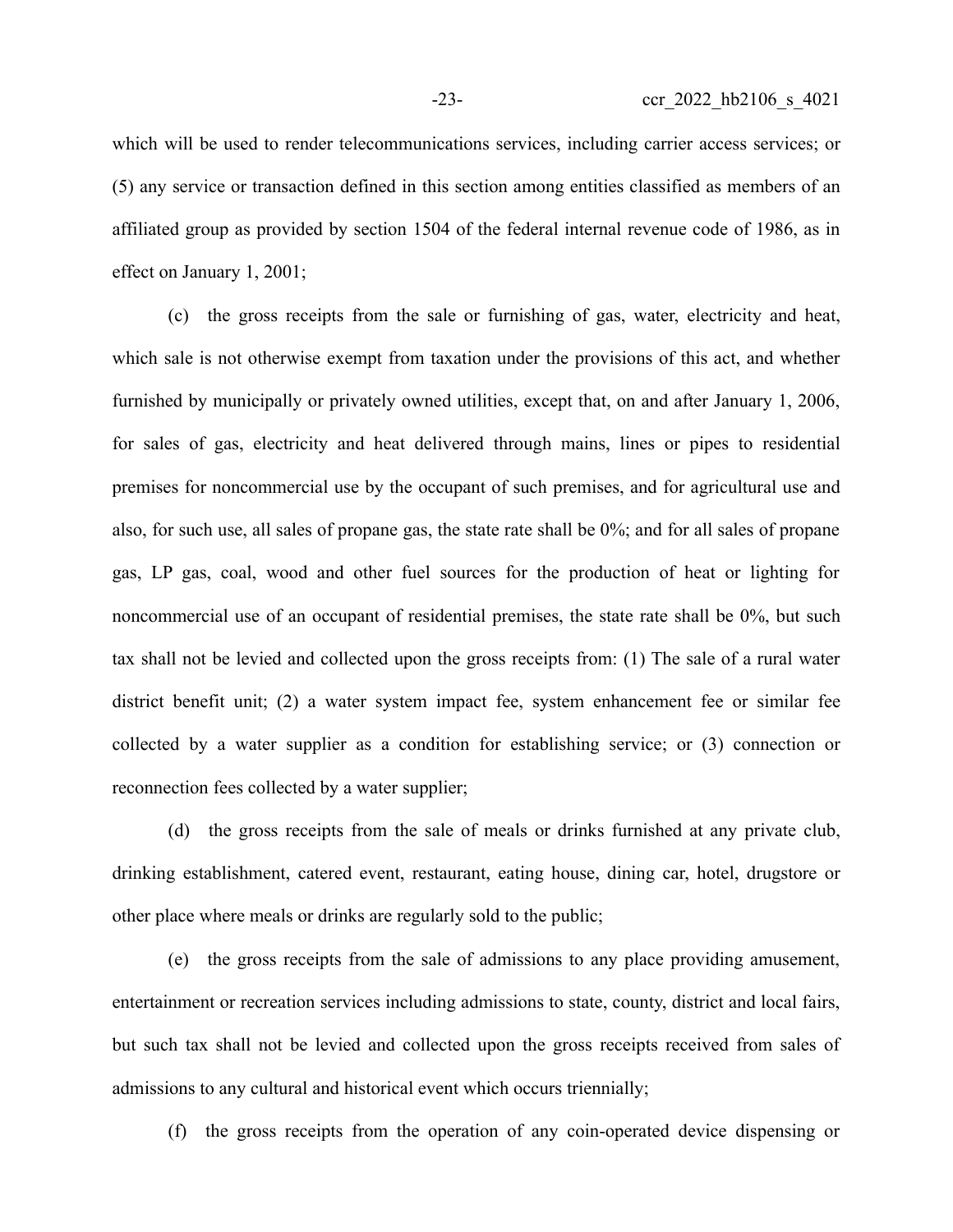providing tangible personal property, amusement or other services except laundry services, whether automatic or manually operated;

(g) the gross receipts from the service of renting of rooms by hotels, as defined by K.S.A. 36-501, and amendments thereto, or by accommodation brokers, as defined by K.S.A. 12- 1692, and amendments thereto, but such tax shall not be levied and collected upon the gross receipts received from sales of such service to the federal government and any agency, officer or employee thereof in association with the performance of official government duties;

(h) the gross receipts from the service of renting or leasing of tangible personal property except such tax shall not apply to the renting or leasing of machinery, equipment or other personal property owned by a city and purchased from the proceeds of industrial revenue bonds issued prior to July 1, 1973, in accordance with the provisions of K.S.A. 12-1740 through 12-1749, and amendments thereto, and any city or lessee renting or leasing such machinery, equipment or other personal property purchased with the proceeds of such bonds who shall have paid a tax under the provisions of this section upon sales made prior to July 1, 1973, shall be entitled to a refund from the sales tax refund fund of all taxes paid thereon;

(i) the gross receipts from the rendering of dry cleaning, pressing, dyeing and laundry services except laundry services rendered through a coin-operated device whether automatic or manually operated;

(j) the gross receipts from the rendering of the services of washing and washing and waxing of vehicles;

(k) the gross receipts from cable, community antennae and other subscriber radio and television services;

(l) (1) except as otherwise provided by paragraph (2), the gross receipts received from the sales of tangible personal property to all contractors, subcontractors or repairmen for use by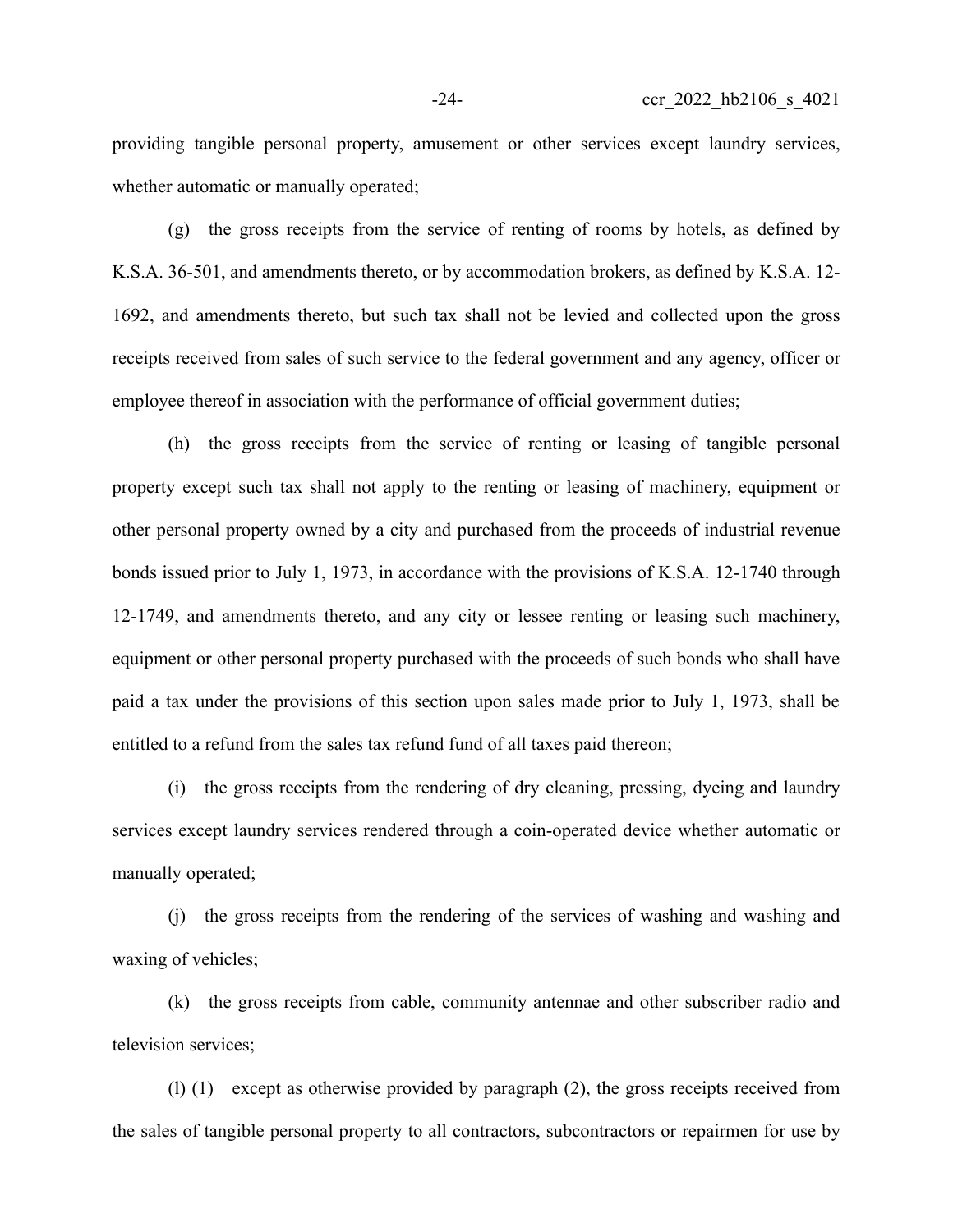them in erecting structures, or building on, or otherwise improving, altering, or repairing real or personal property.

(2) Any such contractor, subcontractor or repairman who maintains an inventory of such property both for sale at retail and for use by them for the purposes described by paragraph (1) shall be deemed a retailer with respect to purchases for and sales from such inventory, except that the gross receipts received from any such sale, other than a sale at retail, shall be equal to the total purchase price paid for such property and the tax imposed thereon shall be paid by the deemed retailer;

(m) the gross receipts received from fees and charges by public and private clubs, drinking establishments, organizations and businesses for participation in sports, games and other recreational activities, but such tax shall not be levied and collected upon the gross receipts received from: (1) Fees and charges by any political subdivision, by any organization exempt from property taxation pursuant to K.S.A. 79-201 *Ninth*, and amendments thereto, or by any youth recreation organization exclusively providing services to persons 18 years of age or younger which is exempt from federal income taxation pursuant to section  $501(c)(3)$  of the federal internal revenue code of 1986, for participation in sports, games and other recreational activities; and (2) entry fees and charges for participation in a special event or tournament sanctioned by a national sporting association to which spectators are charged an admission which is taxable pursuant to subsection (e);

(n) the gross receipts received from dues charged by public and private clubs, drinking establishments, organizations and businesses, payment of which entitles a member to the use of facilities for recreation or entertainment, but such tax shall not be levied and collected upon the gross receipts received from: (1) Dues charged by any organization exempt from property taxation pursuant to K.S.A. 79-201 *Eighth* and *Ninth*, and amendments thereto; and (2) sales of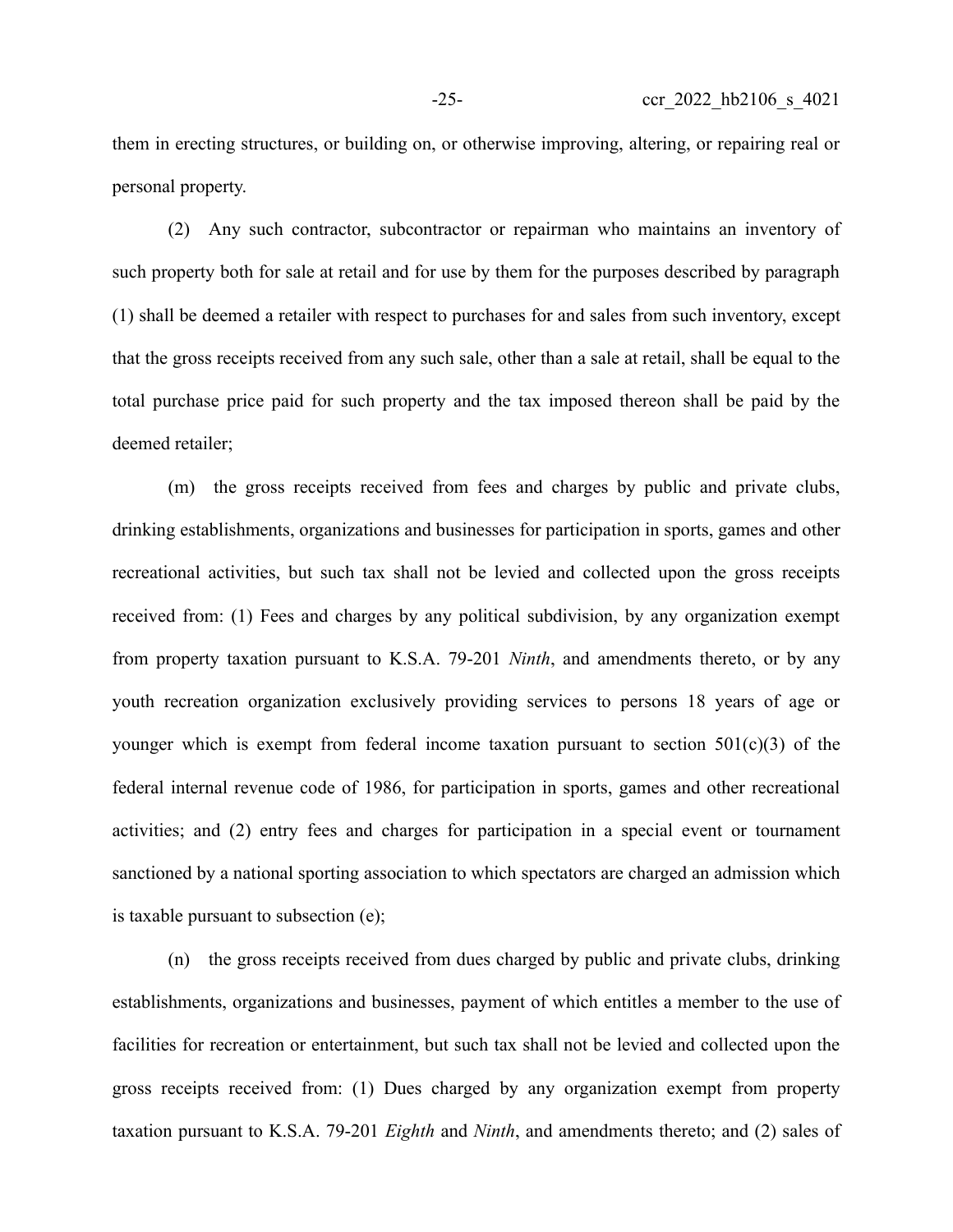memberships in a nonprofit organization which is exempt from federal income taxation pursuant to section  $501(c)(3)$  of the federal internal revenue code of 1986, and whose purpose is to support the operation of a nonprofit zoo;

(o) the gross receipts received from the isolated or occasional sale of motor vehicles or trailers but not including: (1) The transfer of motor vehicles or trailers by a person to a corporation or limited liability company solely in exchange for stock securities or membership interest in such corporation or limited liability company; (2) the transfer of motor vehicles or trailers by one corporation or limited liability company to another when all of the assets of such corporation or limited liability company are transferred to such other corporation or limited liability company; or (3) the sale of motor vehicles or trailers which are subject to taxation pursuant to the provisions of K.S.A. 79-5101 et seq., and amendments thereto, by an immediate family member to another immediate family member. For the purposes of paragraph (3), immediate family member means lineal ascendants or descendants, and their spouses. Any amount of sales tax paid pursuant to the Kansas retailers sales tax act on the isolated or occasional sale of motor vehicles or trailers on and after July 1, 2004, which the base for computing the tax was the value pursuant to K.S.A. 79-5105(a),  $(b)(1)$  and  $(b)(2)$ , and amendments thereto, when such amount was higher than the amount of sales tax which would have been paid under the law as it existed on June 30, 2004, shall be refunded to the taxpayer pursuant to the procedure prescribed by this section. Such refund shall be in an amount equal to the difference between the amount of sales tax paid by the taxpayer and the amount of sales tax which would have been paid by the taxpayer under the law as it existed on June 30, 2004. Each claim for a sales tax refund shall be verified and submitted not later than six months from the effective date of this act to the director of taxation upon forms furnished by the director and shall be accompanied by any additional documentation required by the director. The director shall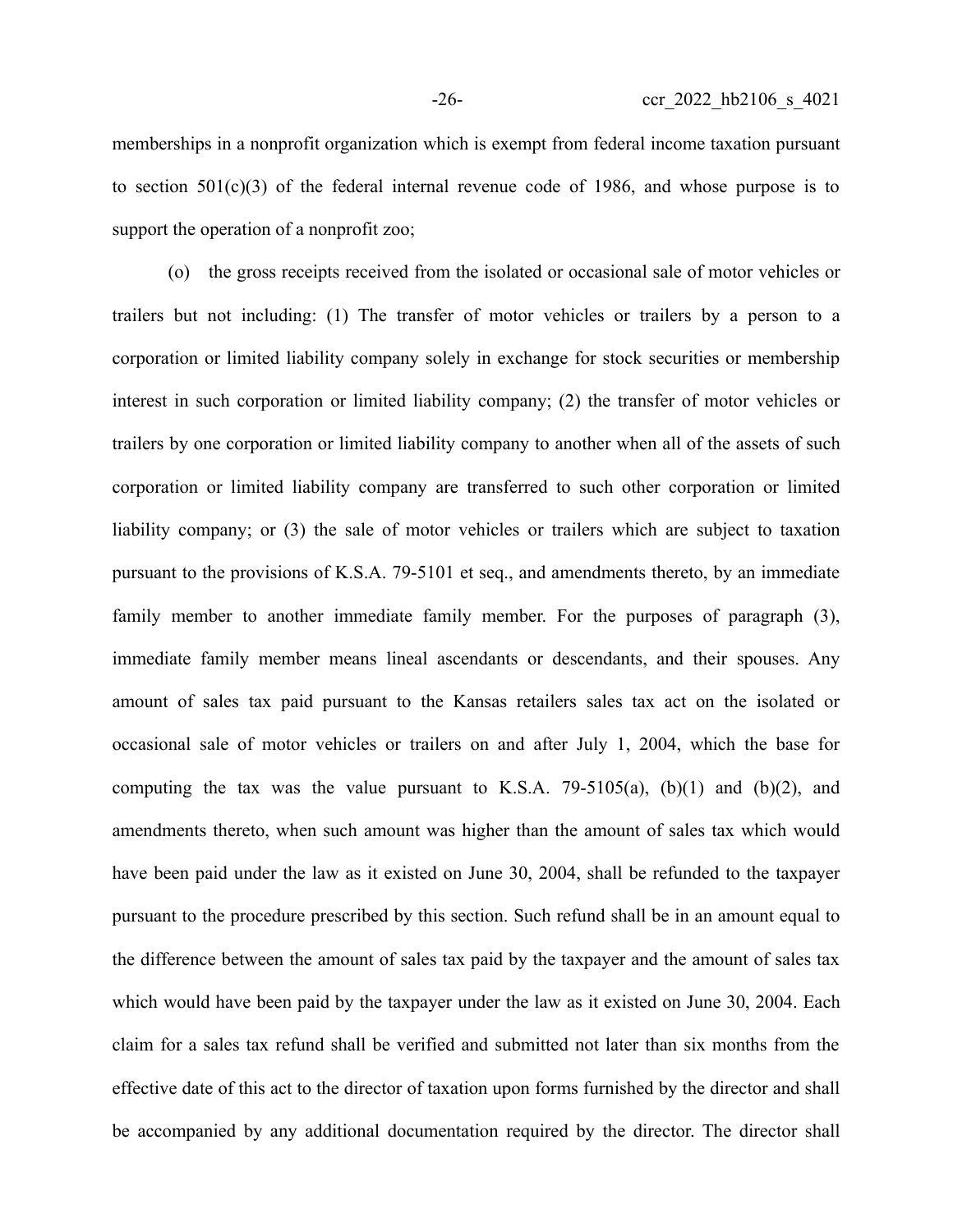review each claim and shall refund that amount of tax paid as provided by this act. All such refunds shall be paid from the sales tax refund fund, upon warrants of the director of accounts and reports pursuant to vouchers approved by the director of taxation or the director's designee. No refund for an amount less than \$10 shall be paid pursuant to this act. In determining the base for computing the tax on such isolated or occasional sale, the fair market value of any motor vehicle or trailer traded in by the purchaser to the seller may be deducted from the selling price;

(p) the gross receipts received for the service of installing or applying tangible personal property which when installed or applied is not being held for sale in the regular course of business, and whether or not such tangible personal property when installed or applied remains tangible personal property or becomes a part of real estate, except that no tax shall be imposed upon the service of installing or applying tangible personal property in connection with the original construction of a building or facility, the original construction, reconstruction, restoration, remodeling, renovation, repair or replacement of a residence or the construction, reconstruction, restoration, replacement or repair of a bridge or highway.

For the purposes of this subsection:

(1) "Original construction" shall mean means the first or initial construction of a new building or facility. The term "original construction" shall include the addition of an entire room or floor to any existing building or facility, the completion of any unfinished portion of any existing building or facility and the restoration, reconstruction or replacement of a building, facility or utility structure damaged or destroyed by fire, flood, tornado, lightning, explosion, windstorm, ice loading and attendant winds, terrorism or earthquake, but such term, except with regard to a residence, shall not include replacement, remodeling, restoration, renovation or reconstruction under any other circumstances;

(2) "building" $-s$ hall mean means only those enclosures within which individuals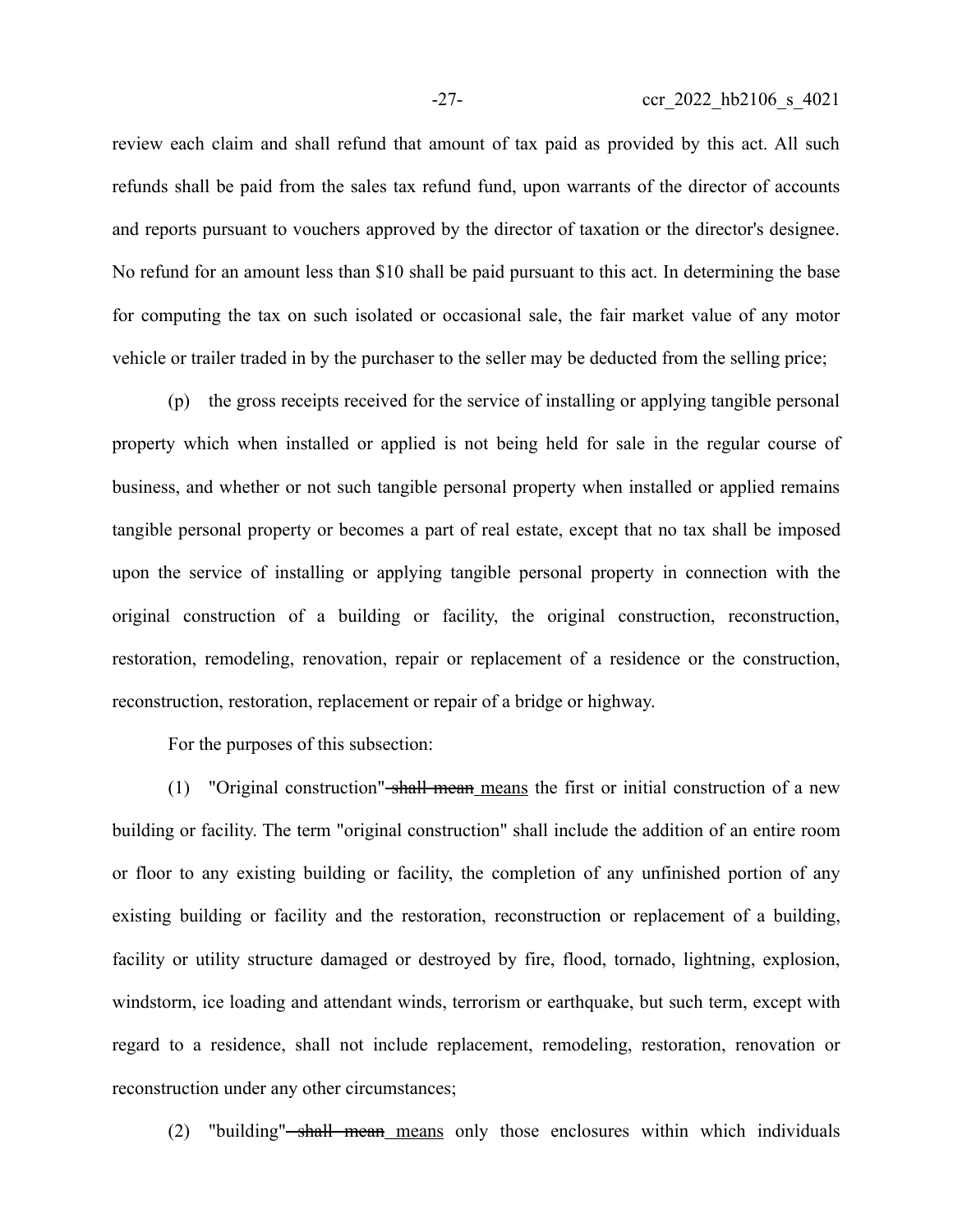customarily are employed, or which are customarily used to house machinery, equipment or other property, and including the land improvements immediately surrounding such building;

(3) "facility" shall mean means a mill, plant, refinery, oil or gas well, water well, feedlot or any conveyance, transmission or distribution line of any cooperative, nonprofit, membership corporation organized under or subject to the provisions of K.S.A. 17-4601 et seq., and amendments thereto, or municipal or quasi-municipal corporation, including the land improvements immediately surrounding such facility;

(4) "residence" shall mean means only those enclosures within which individuals customarily live;

(5) "utility structure" shall mean means transmission and distribution lines owned by an independent transmission company or cooperative, the Kansas electric transmission authority or natural gas or electric public utility; and

(6) "windstorm" shall mean means straight line winds of at least 80 miles per hour as determined by a recognized meteorological reporting agency or organization;

(q) the gross receipts received for the service of repairing, servicing, altering or maintaining tangible personal property which when such services are rendered is not being held for sale in the regular course of business, and whether or not any tangible personal property is transferred in connection therewith. The tax imposed by this subsection shall be applicable to the services of repairing, servicing, altering or maintaining an item of tangible personal property which has been and is fastened to, connected with or built into real property;

(r) the gross receipts from fees or charges made under service or maintenance agreement contracts for services, charges for the providing of which are taxable under the provisions of subsection (p) or (q);

(s) on and after January 1, 2005, the gross receipts received from the sale of prewritten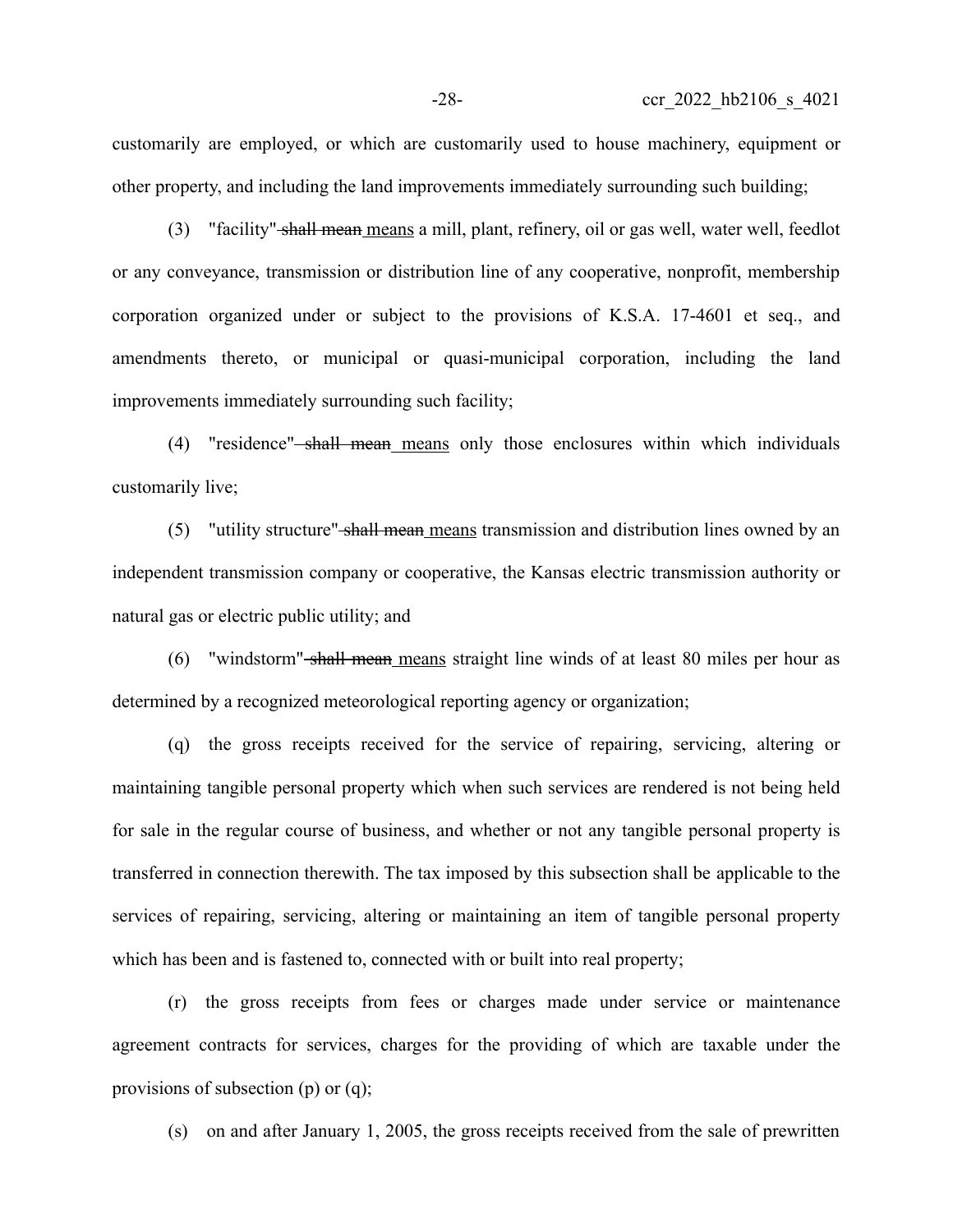computer software and the sale of the services of modifying, altering, updating or maintaining prewritten computer software, whether the prewritten computer software is installed or delivered electronically by tangible storage media physically transferred to the purchaser or by load and leave;

(t) the gross receipts received for telephone answering services;

(u) the gross receipts received from the sale of prepaid calling service and prepaid wireless calling service as defined in K.S.A. 79-3673, and amendments thereto;

(v) all sales of bingo cards, bingo faces and instant bingo tickets by licensees under K.S.A. 75-5171 et seq., and amendments thereto, shall be exempt from taxes imposed pursuant to this section; and

(w) all sales of charitable raffle tickets in accordance with K.S.A. 75-5171 et seq., and amendments thereto, shall be exempt from taxes imposed pursuant to this section; and

 $(x)$  commencing on January 1, 2023, and thereafter, the state rate on the gross receipts from the sale of food and food ingredients shall be as set forth in section 1, and amendments thereto.

Sec. 7. K.S.A. 79-3620 is hereby amended to read as follows: 79-3620. (a) All revenue collected or received by the director of taxation from the taxes imposed by this act shall be remitted to the state treasurer in accordance with the provisions of K.S.A. 75-4215, and amendments thereto. Upon receipt of each such remittance, the state treasurer shall deposit the entire amount in the state treasury, less amounts withheld as provided in subsection (b) and amounts credited as provided in subsections (c), (d) and (e), to the credit of the state general fund.

(b) A refund fund, designated as "sales tax refund fund" not to exceed \$100,000 shall be set apart and maintained by the director from sales tax collections and estimated tax collections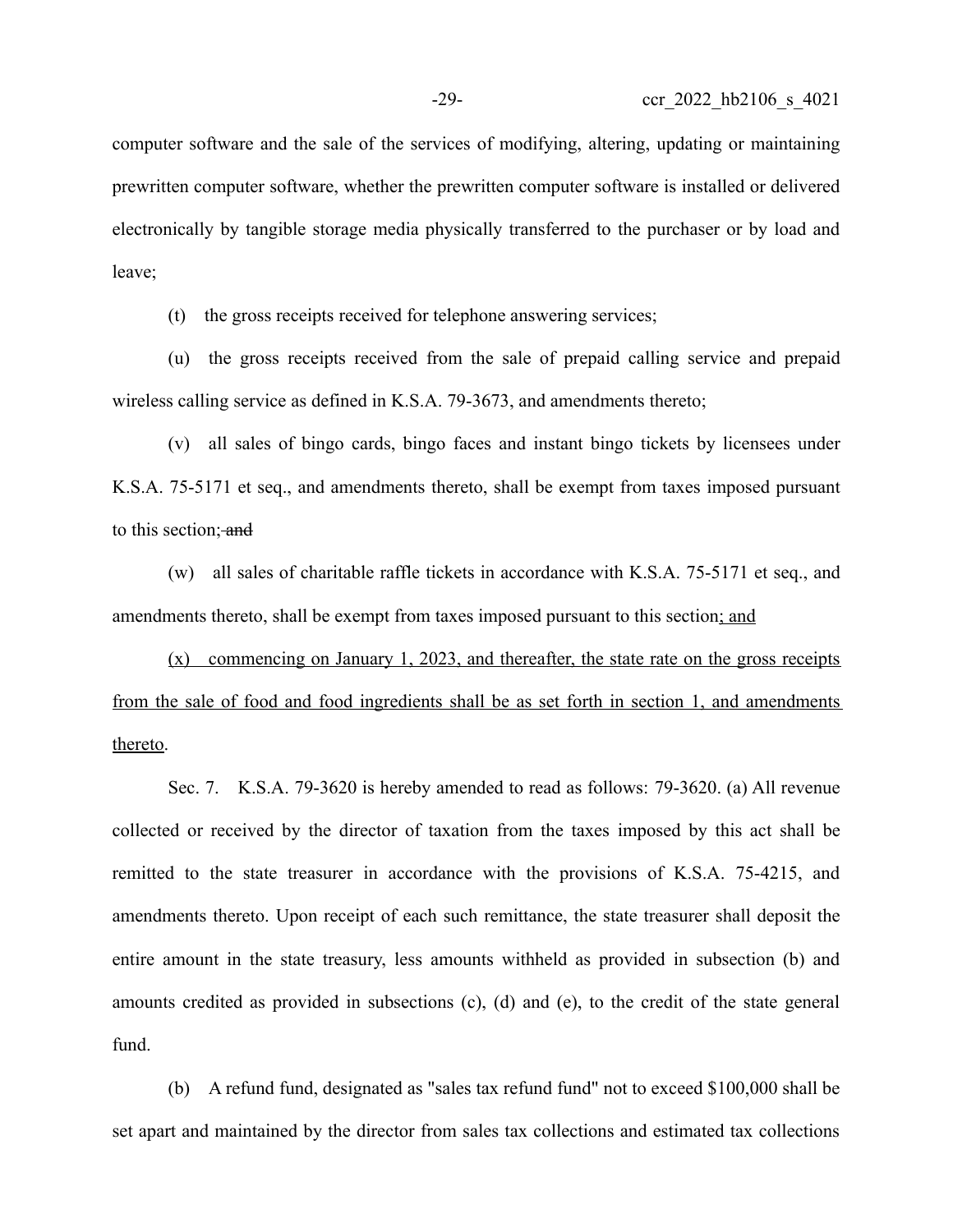and held by the state treasurer for prompt payment of all sales tax refunds. Such fund shall be in such amount, within the limit set by this section, as the director shall determine is necessary to meet current refunding requirements under this act. In the event such fund as established by this section is, at any time, insufficient to provide for the payment of refunds due claimants thereof, the director shall certify the amount of additional funds required to the director of accounts and reports who shall promptly transfer the required amount from the state general fund to the sales tax refund fund, and notify the state treasurer, who shall make proper entry in the records.

(c)  $(1)$ —On July 1, 2010, the state treasurer shall credit 11.427% of the revenue collected and received from the tax imposed by K.S.A. 79-3603, and amendments thereto, at the rate of 6.3%, and deposited as provided by subsection (a), exclusive of amounts credited pursuant to subsection (d), in the state highway fund.

(2) On July 1, 2011, the state treasurer shall credit 11.26% of the revenue collected and received from the tax imposed by K.S.A. 79-3603, and amendments thereto, at the rate of 6.3%, and deposited as provided by subsection (a), exclusive of amounts credited pursuant to subsection (d), in the state highway fund.

(3) On July 1, 2012, the state treasurer shall credit 11.233% of the revenue collected and received from the tax imposed by K.S.A. 79-3603, and amendments thereto, at the rate of 6.3%, and deposited as provided by subsection (a), exclusive of amounts credited pursuant to subsection (d), in the state highway fund.

(4) On July 1, 2013, the state treasurer shall credit 17.073% of the revenue collected and received from the tax imposed by K.S.A. 79-3603, and amendments thereto, at the rate of 6.15%, and deposited as provided by subsection (a), exclusive of amounts credited pursuant to subsection (d), in the state highway fund.

 $(5)$  On-July January 1,  $-2015$   $-2023$ , the state treasurer shall credit  $-16.226\%$   $-17\%$  of the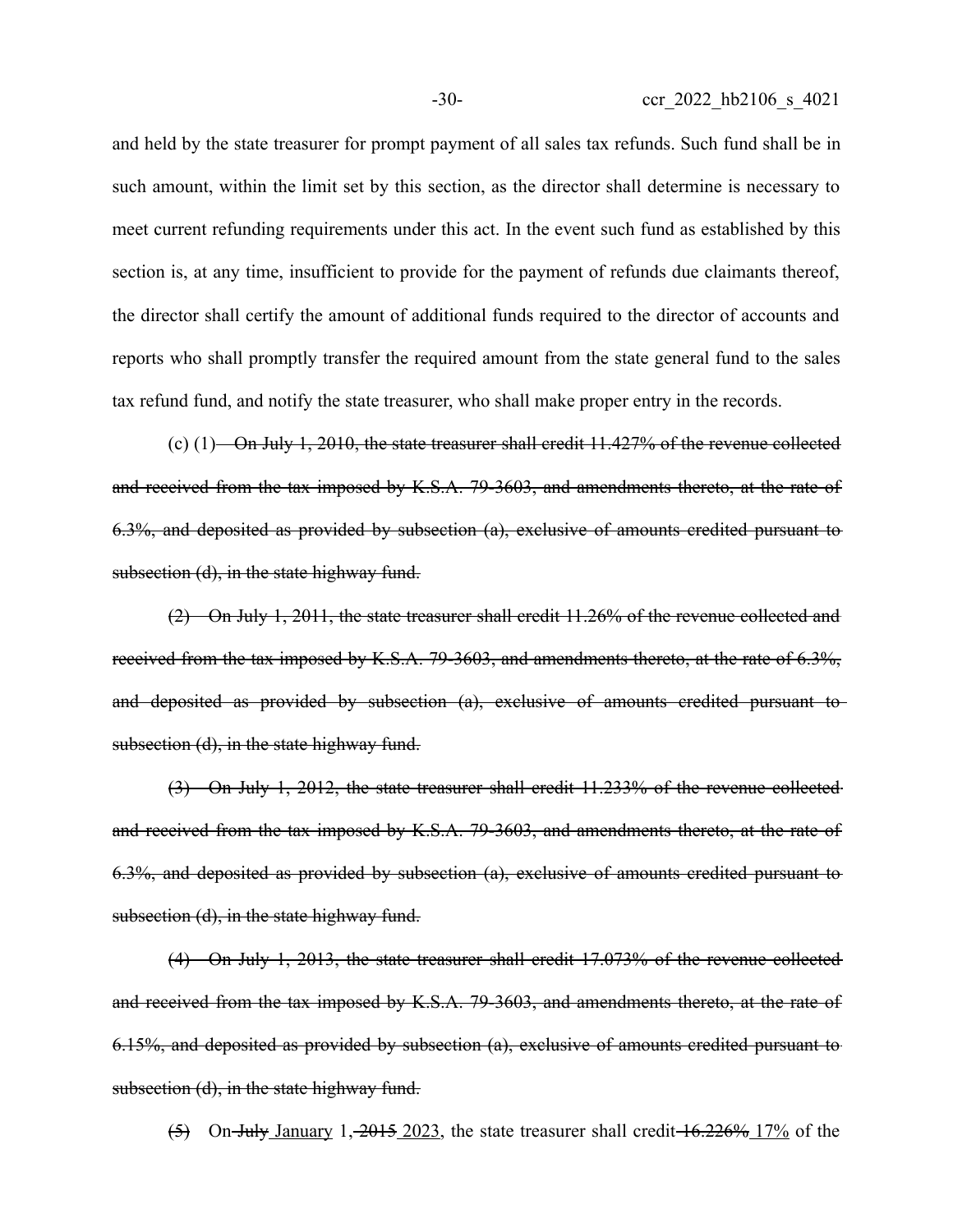revenue collected and received from the tax imposed by K.S.A. 79-3603, and amendments thereto, at the rate of 6.5% rates provided in K.S.A. 79-3603, and amendments thereto, and section 1, and amendments thereto, and deposited as provided by subsection (a), exclusive of amounts credited pursuant to subsection (d), in the state highway fund.

 $(6)(2)$  On-July January 1, 2016 2025, and thereafter, the state treasurer shall credit 16.154% 18% of the revenue collected and received from the tax imposed by K.S.A. 79-3603, and amendments thereto, at the rate of 6.5% rates provided in K.S.A. 79-3603, and amendments thereto, and section 1, and amendments thereto, and deposited as provided by subsection (a), exclusive of amounts credited pursuant to subsection (d), in the state highway fund.

(d) The state treasurer shall credit all revenue collected or received from the tax imposed by K.S.A. 79-3603, and amendments thereto, as certified by the director, from taxpayers doing business within that portion of a STAR bond project district occupied by a STAR bond project or taxpayers doing business with such entity financed by a STAR bond project as defined in K.S.A. 2021 Supp. 12-17,162, and amendments thereto, that was determined by the secretary of commerce to be of statewide as well as local importance or will create a major tourism area for the state or the project was designated as a STAR bond project as defined in K.S.A. 2021 Supp. 12-17,162, and amendments thereto, to the city bond finance fund, which fund is hereby created. The provisions of this subsection shall expire when the total of all amounts credited hereunder and under K.S.A. 79-3710(d), and amendments thereto, is sufficient to retire the special obligation bonds issued for the purpose of financing all or a portion of the costs of such STAR bond project.

(e) All revenue certified by the director of taxation as having been collected or received from the tax imposed by K.S.A. 79-3603(c), and amendments thereto, on the sale or furnishing of gas, water, electricity and heat for use or consumption within the intermodal facility district

-31- ccr 2022 hb2106 s 4021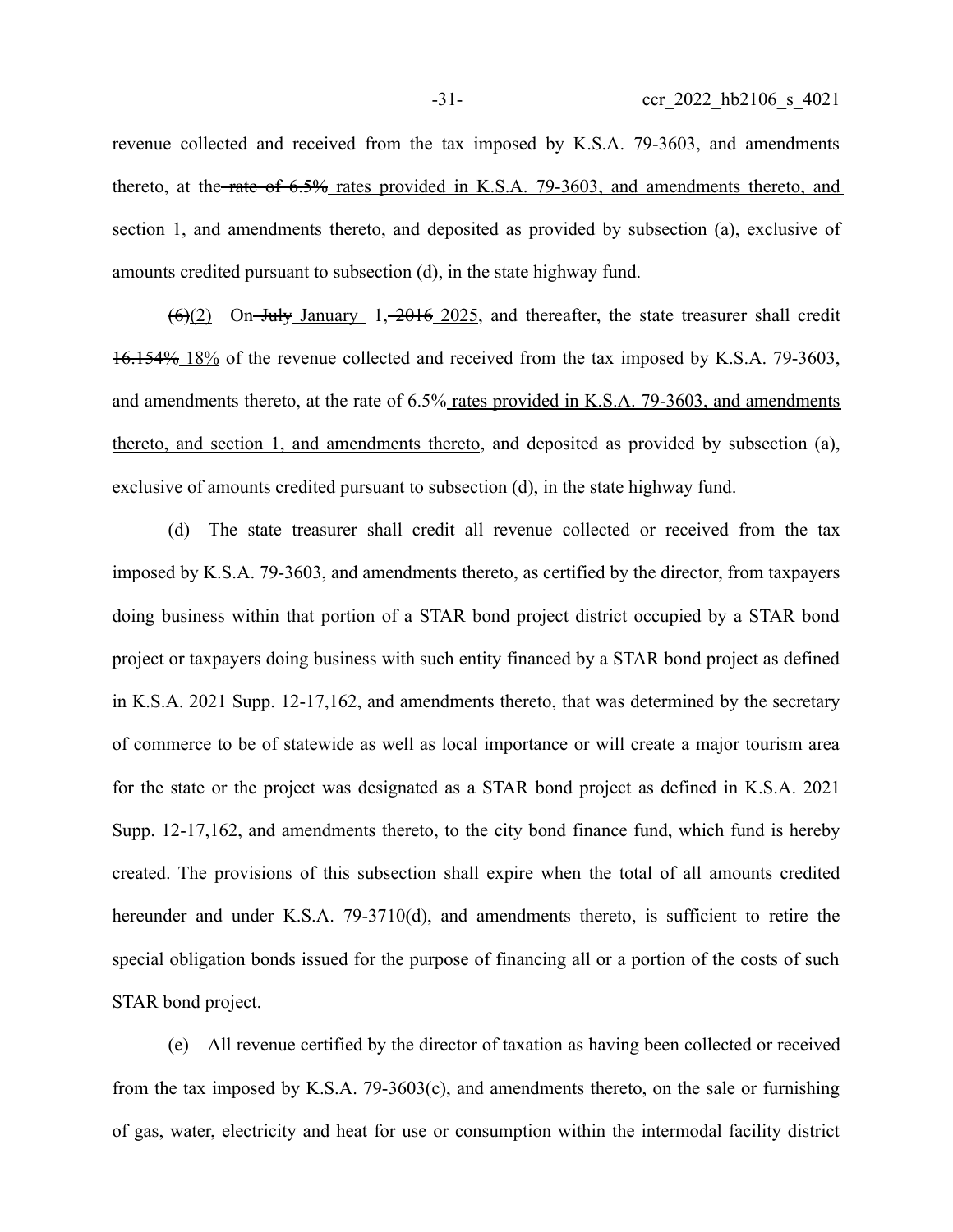described in this subsection, shall be credited by the state treasurer to the state highway fund. Such revenue may be transferred by the secretary of transportation to the rail service improvement fund pursuant to law. The provisions of this subsection shall take effect upon certification by the secretary of transportation that a notice to proceed has been received for the construction of the improvements within the intermodal facility district, but not later than December 31, 2010, and shall expire when the secretary of revenue determines that the total of all amounts credited hereunder and pursuant to K.S.A. 79-3710(e), and amendments thereto, is equal to \$53,300,000, but not later than December 31, 2045. Thereafter, all revenues shall be collected and distributed in accordance with applicable law. For all tax reporting periods during which the provisions of this subsection are in effect, none of the exemptions contained in K.S.A. 79-3601 et seq., and amendments thereto, shall apply to the sale or furnishing of any gas, water, electricity and heat for use or consumption within the intermodal facility district. As used in this subsection, "intermodal facility district" shall consist of an intermodal transportation area as defined by K.S.A. 12-1770a(oo), and amendments thereto, located in Johnson county within the polygonal-shaped area having Waverly Road as the eastern boundary, 191<sup>st</sup> Street as the southern boundary, Four Corners Road as the western boundary, and Highway 56 as the northern boundary, and the polygonal-shaped area having Poplar Road as the eastern boundary, 183<sup>rd</sup> Street as the southern boundary, Waverly Road as the western boundary, and the BNSF mainline track as the northern boundary, that includes capital investment in an amount exceeding \$150 million for the construction of an intermodal facility to handle the transfer, storage and distribution of freight through railway and trucking operations.

Sec. 8. K.S.A. 2021 Supp. 79-3703 is hereby amended to read as follows: 79-3703. (a) There is hereby levied and there shall be collected from every person in this state a tax or excise for the privilege of using, storing, or consuming within this state any article of tangible personal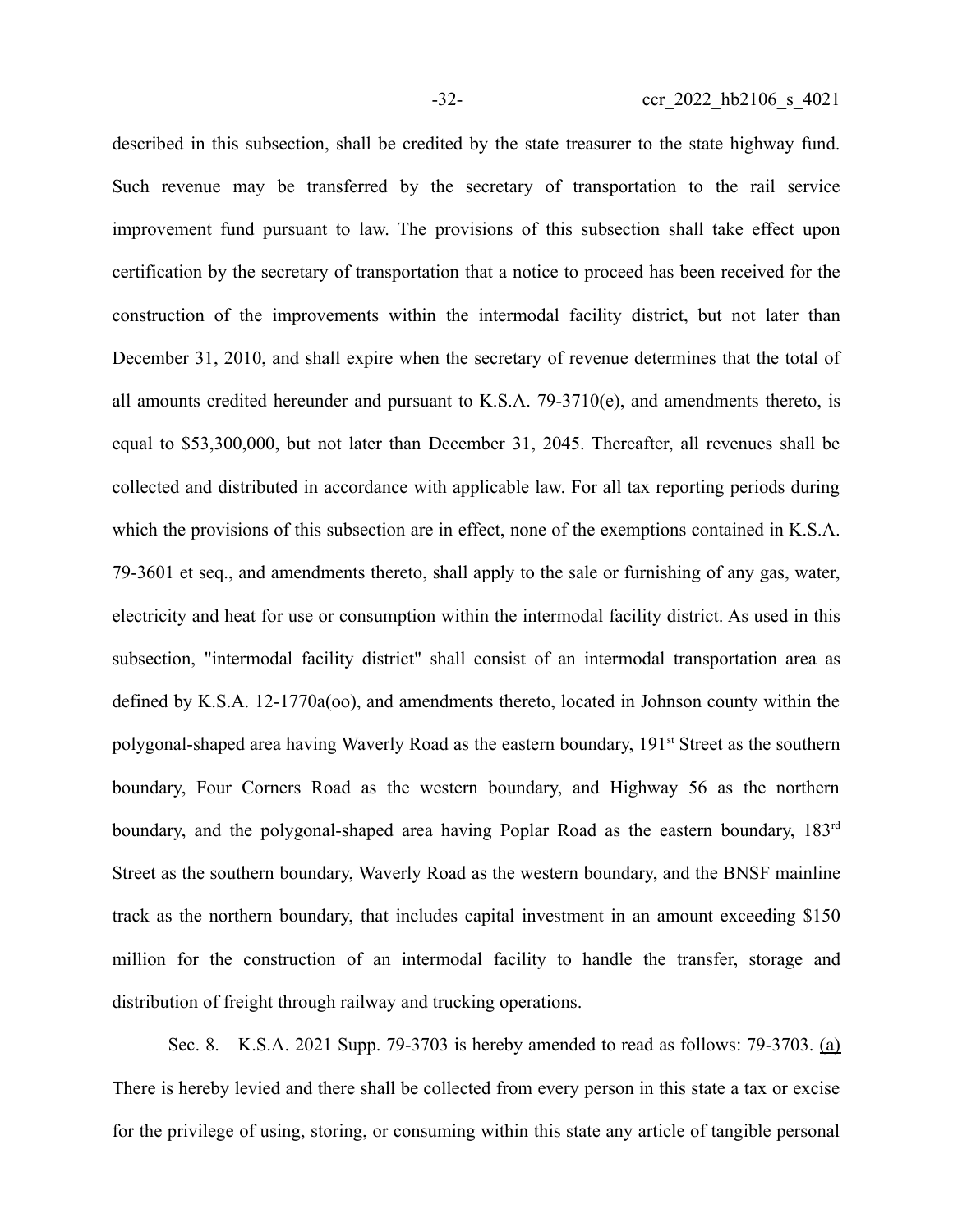property. Such tax shall be levied and collected in an amount equal to the consideration paid by the taxpayer multiplied by the rate of 6.5%.

(b) Commencing on January 1, 2023, and thereafter, the state rate on the amount equal to the consideration paid by the taxpayer from the sale of food and food ingredients as provided in K.S.A. 79-3603, and amendments thereto, shall be as set forth in section 1, and amendments thereto.

(c) On and after July January 1,  $2021$ ,  $16.154\%$  at  $2023$ ,  $17\%$  and on and after January 1, 2025, 18% of the 6.5% rate tax rate imposed pursuant to this section and the rate provided in section 1, and amendments thereto, shall be levied for the state highway fund, the state highway fund purposes and those purposes specified in K.S.A. 68-416, and amendments thereto, and all revenue collected and received from such tax levy shall be deposited in the state highway fund.

(d) Within a redevelopment district established pursuant to K.S.A. 74-8921, and amendments thereto, there is hereby levied and there shall be collected and paid an additional tax of 2% until the earlier of: (1) The date the bonds issued to finance or refinance the redevelopment project undertaken in the district have been paid in full; or (2) the final scheduled maturity of the first series of bonds issued to finance the redevelopment project.

(e) All property purchased or leased within or without this state and subsequently used, stored or consumed in this state shall be subject to the compensating tax if the same property or transaction would have been subject to the Kansas retailers' sales tax had the transaction been wholly within this state.

Sec. 9. K.S.A. 79-3710 is hereby amended to read as follows: 79-3710. (a) All revenue collected or received by the director under the provisions of this act shall be remitted to the state treasurer in accordance with the provisions of K.S.A. 75-4215, and amendments thereto. Upon receipt of each such remittance, the state treasurer shall deposit the entire amount in the state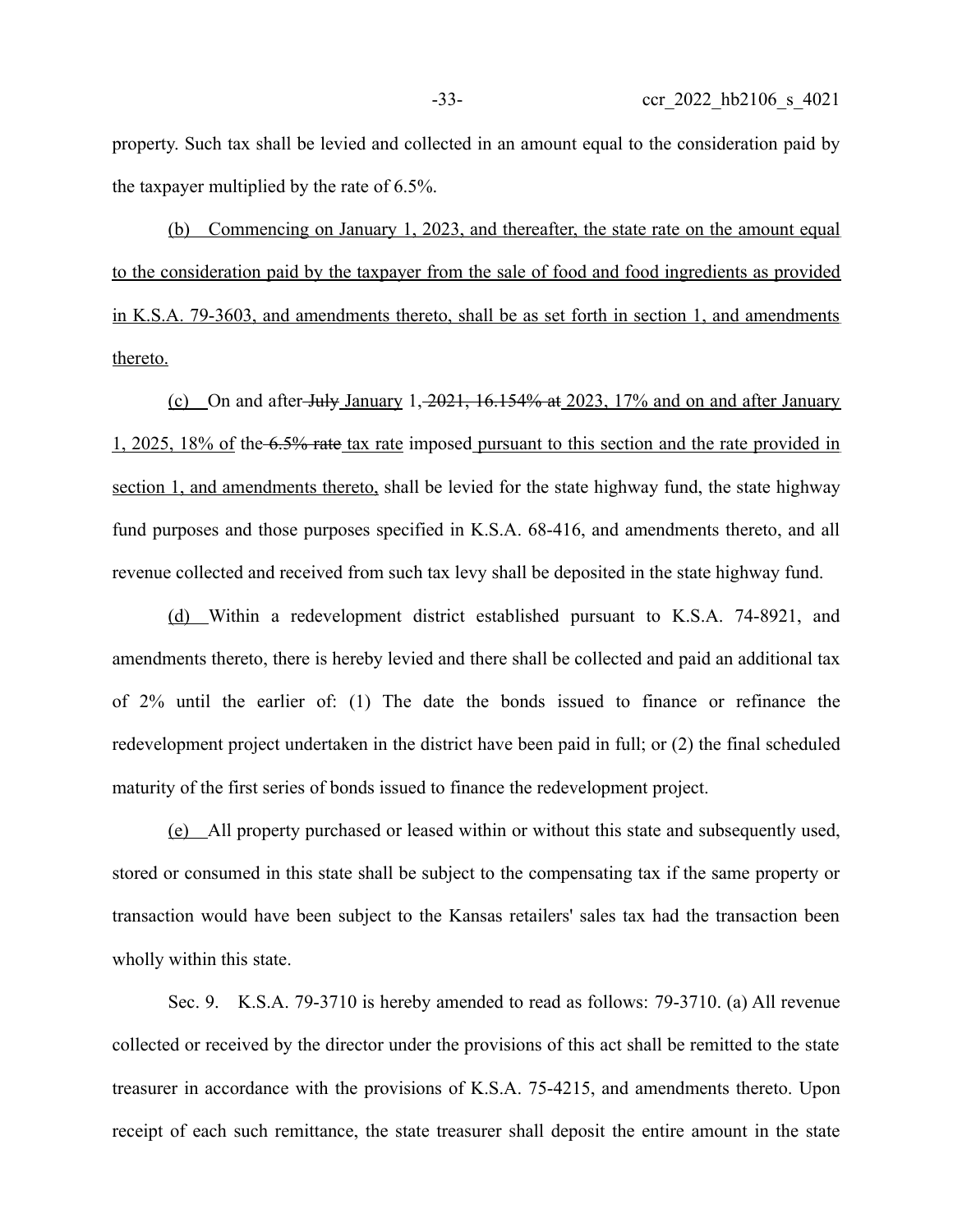treasury, less amounts set apart as provided in subsection (b) and amounts credited as provided in subsection (c), (d) and (e), to the credit of the state general fund.

(b) A revolving fund, designated as "compensating tax refund fund" not to exceed \$10,000 shall be set apart and maintained by the director from compensating tax collections and estimated tax collections and held by the state treasurer for prompt payment of all compensating tax refunds. Such fund shall be in such amount, within the limit set by this section, as the director shall determine is necessary to meet current refunding requirements under this act.

(c) (1) On July 1, 2010, the state treasurer shall credit  $11.427\%$  of the revenue collected and received from the tax imposed by K.S.A. 79-3703, and amendments thereto, at the rate of 6.3%, and deposited as provided by subsection (a), exclusive of amounts credited pursuant to subsection (d), in the state highway fund.

(2) On July 1, 2011, the state treasurer shall credit 11.26% of the revenue collected and received from the tax imposed by K.S.A. 79-3703, and amendments thereto, at the rate of 6.3%, and deposited as provided by subsection (a), exclusive of amounts credited pursuant to subsection (d), in the state highway fund.

(3) On July 1, 2012, the state treasurer shall credit 11.233% of the revenue collected and received from the tax imposed by K.S.A. 79-3703, and amendments thereto, at the rate of 6.3%, and deposited as provided by subsection (a), exclusive of amounts credited pursuant to subsection (d), in the state highway fund.

(4) On July 1, 2013, the state treasurer shall credit 17.073% of the revenue collected and received from the tax imposed by K.S.A. 79-3703, and amendments thereto, at the rate of 6.15%, and deposited as provided by subsection (a), exclusive of amounts credited pursuant to subsection (d), in the state highway fund.

 $(5)$  On-July January 1, 2015 2023, the state treasurer shall credit  $\frac{16.226\% \frac{17}{}{6}}{17.26}$  of the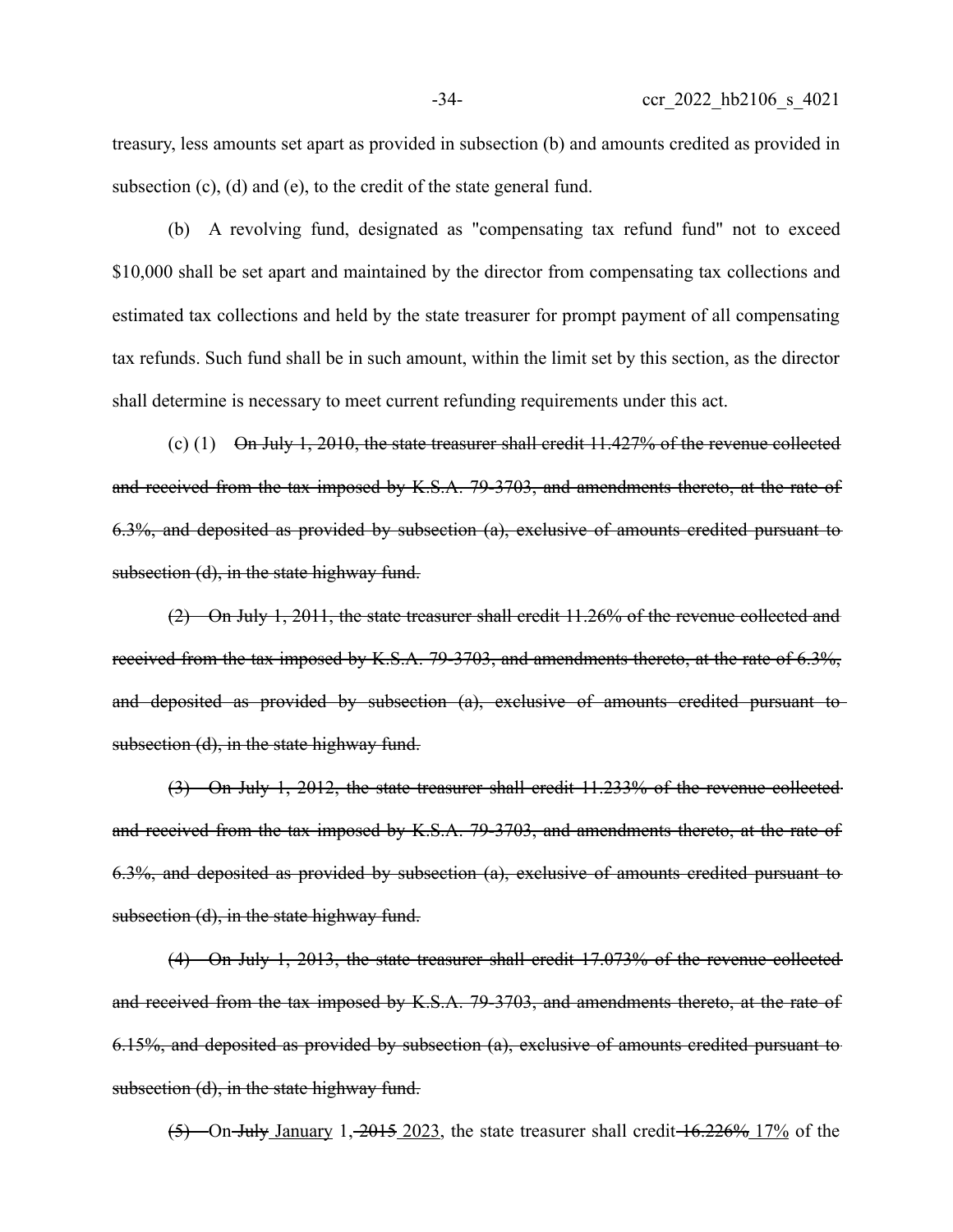revenue collected and received from the tax imposed by K.S.A. 79-3703, and amendments thereto, at the rate of 6.5% rates provided in K.S.A. 79-3703, and amendments thereto, and section 1, and amendments thereto, and deposited as provided by subsection (a), exclusive of amounts credited pursuant to subsection (d), in the state highway fund.

 $(6)(2)$  On-July January 1, 2016 2025, and thereafter, the state treasurer shall credit 16.154% 18% of the revenue collected and received from the tax imposed by K.S.A. 79-3703, and amendments thereto, at the rate of 6.5% rates provided in K.S.A. 79-3703, and amendments thereto, and section 1, and amendments thereto, and deposited as provided by subsection (a), exclusive of amounts credited pursuant to subsection (d), in the state highway fund.

(d) The state treasurer shall credit all revenue collected or received from the tax imposed by K.S.A. 79-3703, and amendments thereto, as certified by the director, from taxpayers doing business within that portion of a redevelopment district occupied by a redevelopment project that was determined by the secretary of commerce to be of statewide as well as local importance or will create a major tourism area for the state as defined in K.S.A. 12-1770a, and amendments thereto, to the city bond finance fund created by K.S.A. 79-3620(d), and amendments thereto. The provisions of this subsection shall expire when the total of all amounts credited hereunder and under K.S.A. 79-3620(d), and amendments thereto, is sufficient to retire the special obligation bonds issued for the purpose of financing all or a portion of the costs of such redevelopment project.

This subsection shall not apply to a project designated as a special bond project as defined in K.S.A. 12-1770a(z), and amendments thereto.

(e) All revenue certified by the director of taxation as having been collected or received from the tax imposed by K.S.A. 79-3603(c), and amendments thereto, on the sale or furnishing of gas, water, electricity and heat for use or consumption within the intermodal facility district

-35- ccr 2022 hb2106 s 4021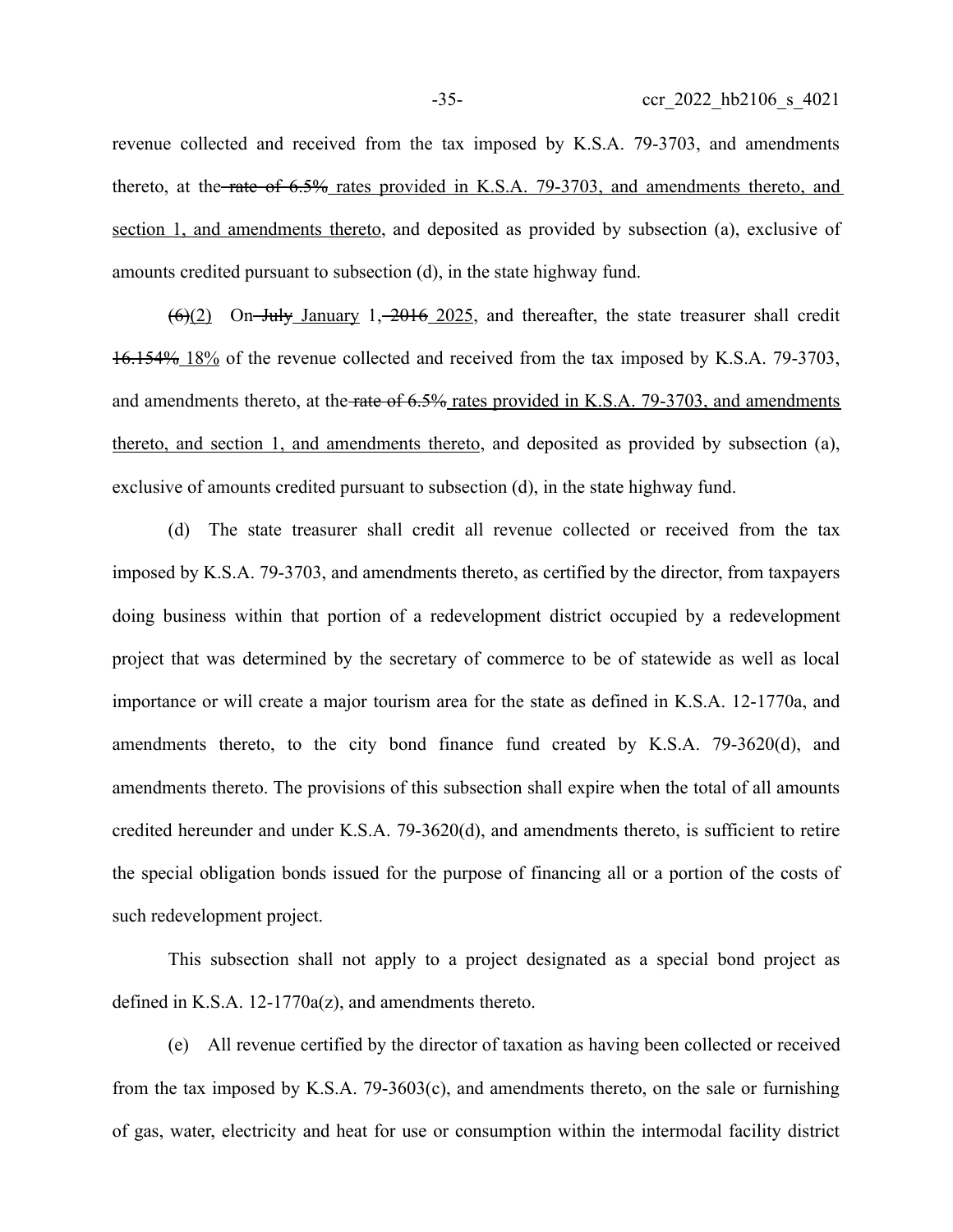described in this subsection, shall be credited by the state treasurer to the state highway fund. Such revenue may be transferred by the secretary of transportation to the rail service improvement fund pursuant to law. The provisions of this subsection shall take effect upon certification by the secretary of transportation that a notice to proceed has been received for the construction of the improvements within the intermodal facility district, but not later than December 31, 2010, and shall expire when the secretary of revenue determines that the total of all amounts credited hereunder and pursuant to K.S.A. 79-3620(e), and amendments thereto, is equal to \$53,300,000, but not later than December 31, 2045. Thereafter, all revenues shall be collected and distributed in accordance with applicable law. For all tax reporting periods during which the provisions of this subsection are in effect, none of the exemptions contained in K.S.A. 79-3601 et seq., and amendments thereto, shall apply to the sale or furnishing of any gas, water, electricity and heat for use or consumption within the intermodal facility district. As used in this subsection, "intermodal facility district" shall consist of an intermodal transportation area as defined by K.S.A. 12-1770a(oo), and amendments thereto, located in Johnson county within the polygonal-shaped area having Waverly Road as the eastern boundary, 191<sup>st</sup> Street as the southern boundary, Four Corners Road as the western boundary, and Highway 56 as the northern boundary, and the polygonal-shaped area having Poplar Road as the eastern boundary, 183<sup>rd</sup> Street as the southern boundary, Waverly Road as the western boundary, and the BNSF mainline track as the northern boundary, that includes capital investment in an amount exceeding \$150 million for the construction of an intermodal facility to handle the transfer, storage and distribution of freight through railway and trucking operations.";

Also on page 14, in line 15, by striking "79-3221 and 79-32,117" and inserting "13-13a39, 79-32,271, 79-3620 and 79-3710 and K.S.A. 2021 Supp. 12-189a, 79-3602, 79-3603 and 79- 3703"; in line 16, after "effect" by inserting "on and after January 1, 2023,"; in line 17, by